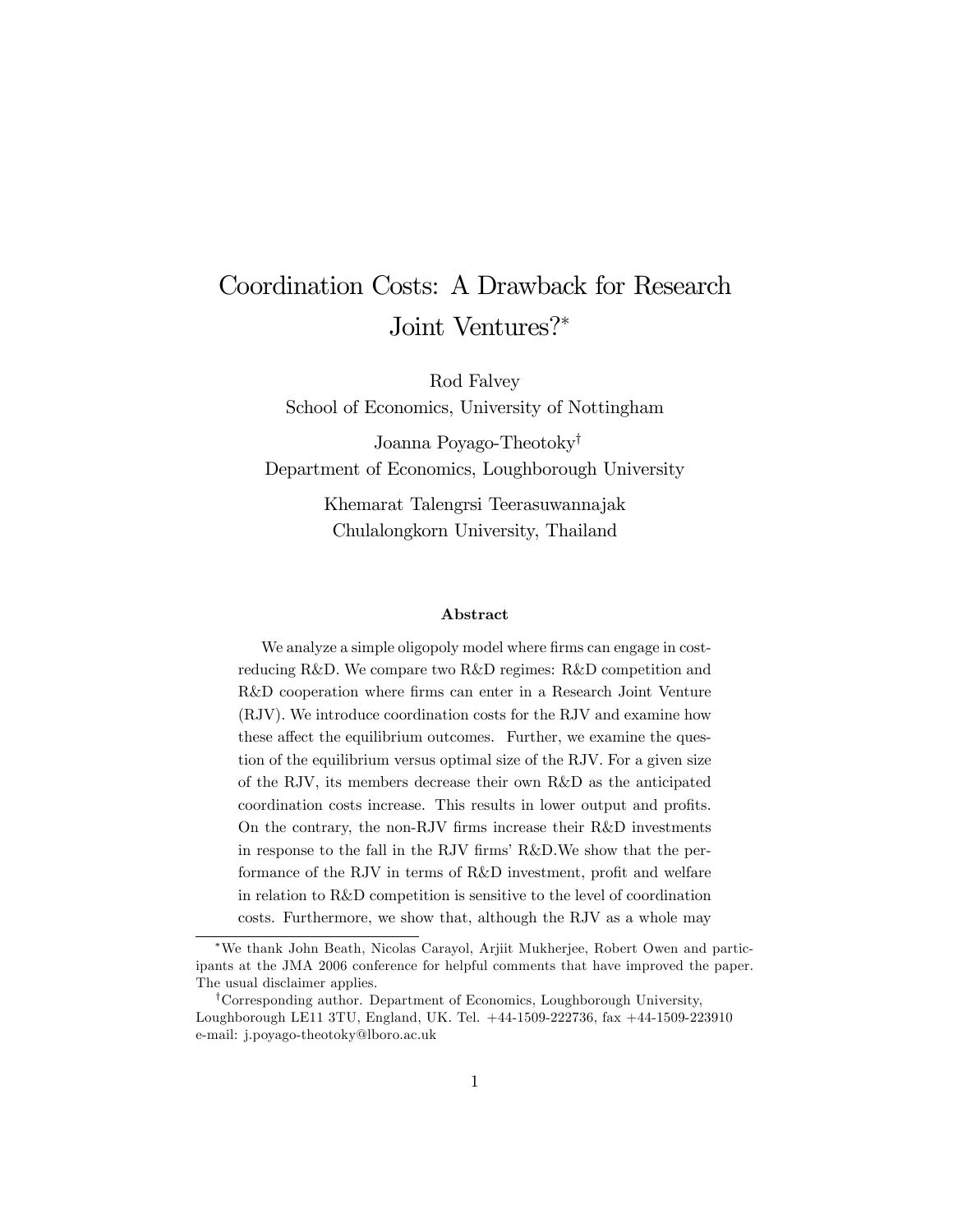no longer conduct a unit of R&D at a lower cost compared to the independent firm under the non-cooperative R&D regime, its members can still make savings on their own R&D expense through information sharing. Finally, we find that not only the equilibrium size becomes smaller as coordination costs increase, but the discrepancy between the equilibrium and optimal sizes is widening. One important message from our analysis is that by ignoring the coordination costs of operating the RJV, the anticipated benefits or success of the cooperative project could have been grossly exaggerated.

Keywords: research joint venture, coordination costs, equilibrium size, optimal size

JEL Class. No.: O30, L13, D43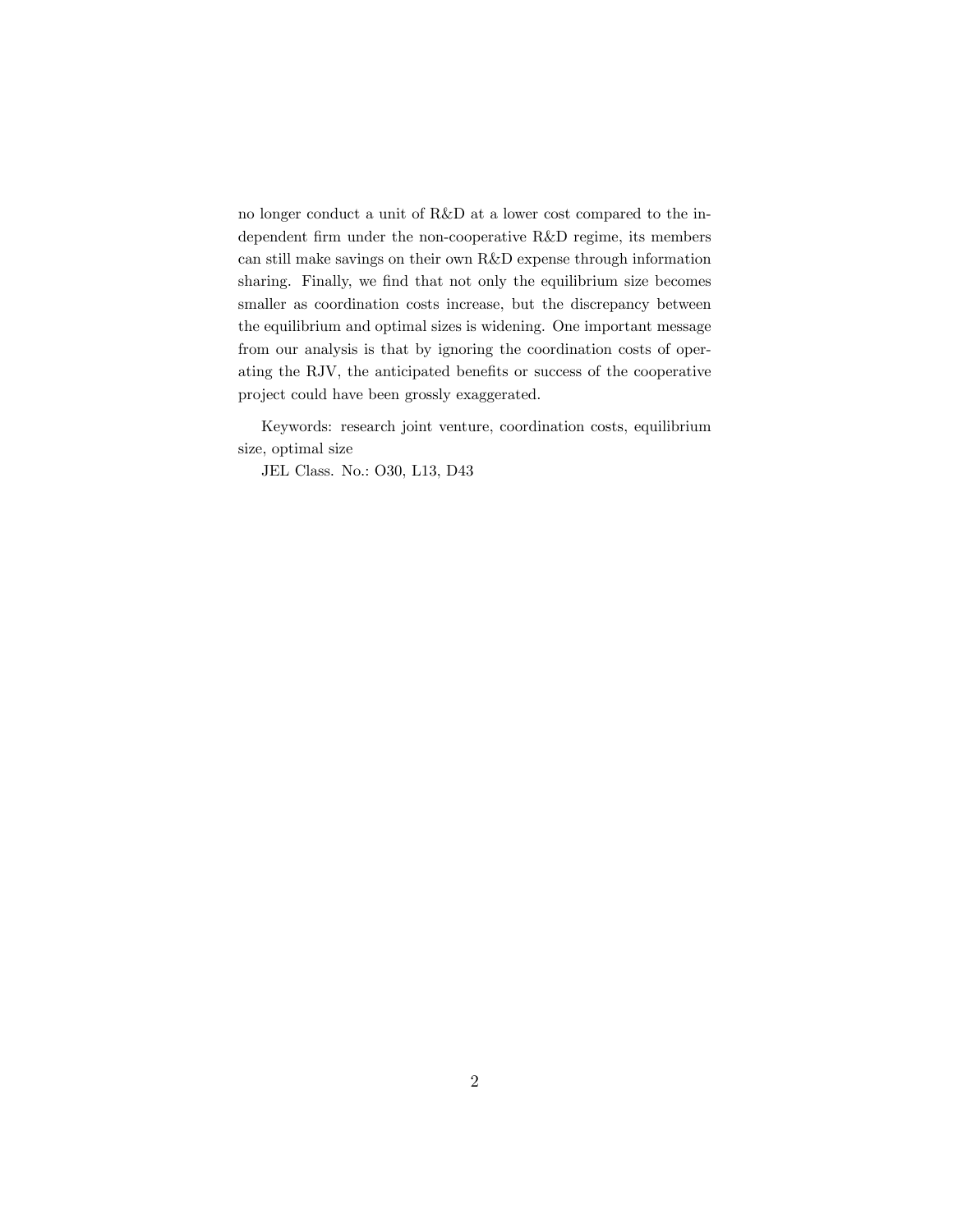### 1 Introduction

For a variety of reasons competitive firms turn to each other and collaborate on their R&D strategies. Collaborating enables firms to share costs and risks, and have access to each other's technology, markets and products. Together with their partners firms can exploit economies of scale in the generation and distribution of  $R&D$ , benefit from the synergy effects from exchanging and sharing complementary know-how.

Despite its potential benefits, there is considerable evidence that interfirm collaboration often carries a high risk of failure and has a short life-span. Kogut (1989), in a study of joint ventures in the United States, finds that 54% were terminated within the Örst seven years. He observes that the significant number of terminations of joint ventures in their early years suggests that many of these terminations are a result of business failure.<sup>1</sup> A more recent study by Arthur Andersen (Alliance Analyst, 1996) finds that  $30\%$  of alliances were reported as outright "failures" and another  $27\%$  were "unsatisfactory". More recently, Dyer and Powell (2002) study the government funded research joint ventures and identify key determinants of success from interviews with both government project managers (from the Advanced Technology Program (ATP)) and representatives of companies participating in 18 joint venture R&D projects on manufacturing technologies of special relevance to the automobile industry. They find that one of the main factors detracting from the project's success is the cost of coordinating the venture's R&D activities which is found to increase with the consortium size. They note that several interviewees cited the problem associated with having too many participants<sup>2</sup> and then suggest that there may be a maximum number of companies that can effectively coordinate an R&D project.

The coordination costs problem may arise from the interdependence of

<sup>&</sup>lt;sup>1</sup>Harrigan (1985) finds that almost 50% of alliances end in failure.

<sup>2</sup>For example, one strong opinion cited:

ìWhen we joined the ATP program we didnít realize there would be so many participants. From my perspective, there were just too many. First, it took so long getting to know everyone. In addition, scheduling meetings was a nightmare; we had to schedule meetings a year in advance. It was just too difficult to coordinate.... I would never get involved in such a large one again." (Dyer and Powell  $(2002)$ ).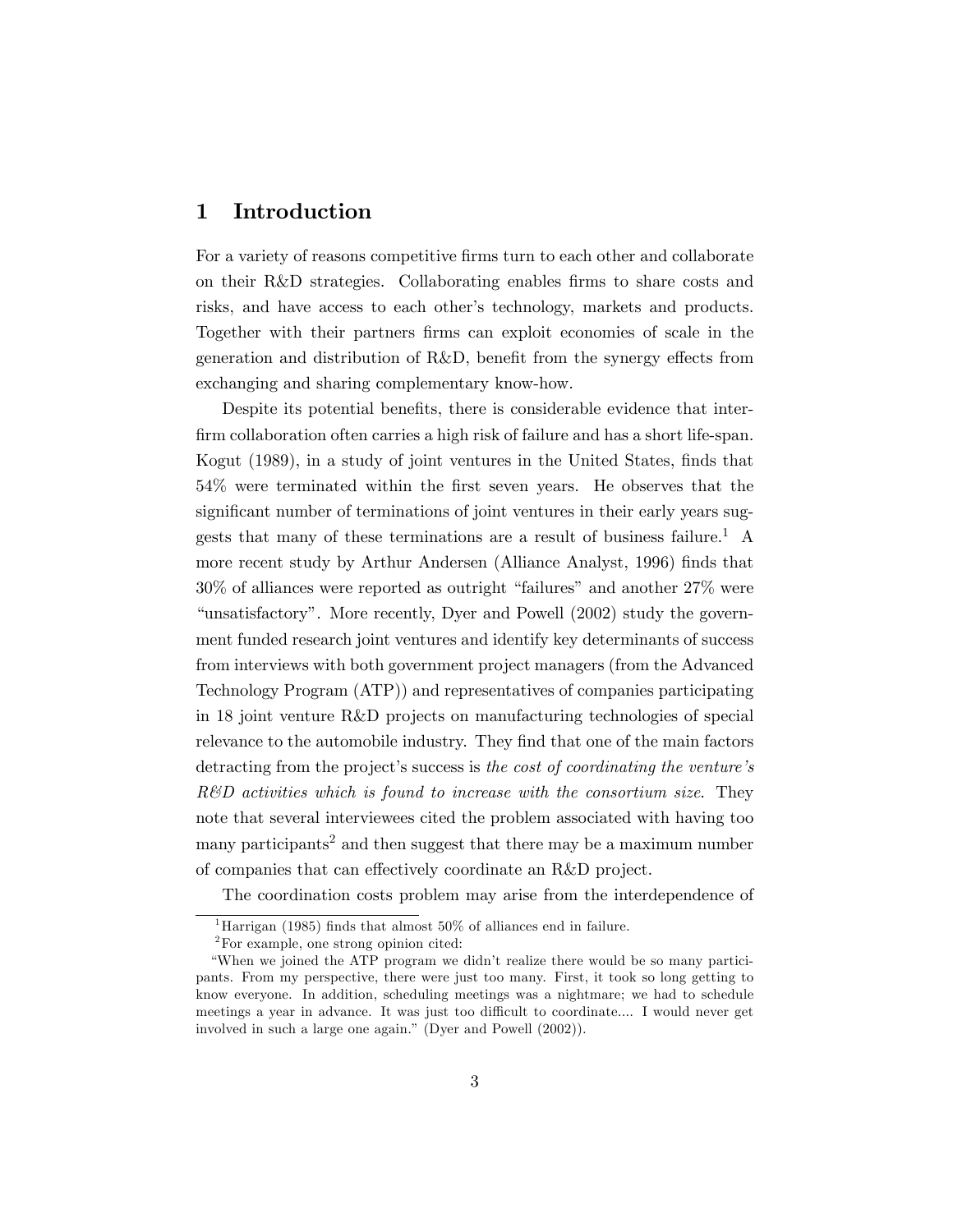tasks assigned to partners within an alliance (Gulati and Singh (1998)). The higher the interdependence, the greater the information they must possess while the alliance is in progress. The high level of interdependence is often seen in technology alliances where partners aim to share complementary technology, jointly reducing the time needed for innovation, or joint development of new technology. All these alliances require ongoing inputs from all partners and constant updating of R&D information.<sup>3</sup> This generally signals high coordination costs. Nonetheless inter-organizational trust may mitigate problems associated with high coordination costs.<sup>4</sup> Firms that trust each other tend to have a greater awareness, or a willingness to become aware of the rules, routines, and procedures that each follows. All these factors dictate the level of difficulty in inter-firm coordination, and thus determine how costly the various R&D tasks can be.

To the best of our knowledge, there has been very little theoretical work on modeling explicitly the cost associated with forming or running an RJV. Most standard multi-stage models assume implicitly that launching such cooperation is costless (for example, Katz (1986), Kamien et al. (1992), Poyago-Theotoky (1995)). This means that the cost of monitoring R&D inputs and outputs, contracting and management or the expense of ensuring a high standard of coordination have been largely neglected.

Katz (1986) and Poyago-Theotoky (1995) allow RJV size to range from two members to industry-wide, but only one RJV to be formed in their oligopolistic framework. With the absence of coordination costs, Katz (1986) shows that even though the industry-wide cooperative agreement which supports complete information sharing causes a fall in effective  $R&D$  as firms tend to free-ride on each otherís R&D, welfare always increases through cost saving owing to the rise in R&D efficiency. We show that this result may no longer hold when coordinating R&D activities within the RJV is costly.

<sup>&</sup>lt;sup>3</sup>The coordination costs issue might get more serious when the technological exchange/sharing process among alliance members takes place bilaterally. R&D experts and scientists from the member firm who come up with an innovation may have to tour around to train or supervise  $R\&D$  technicians of other member firms one at a time.

<sup>&</sup>lt;sup>4</sup>Trust typically results from prior interactions; firms might have developed together routines that help easing joint interactions such as exchange of information between them.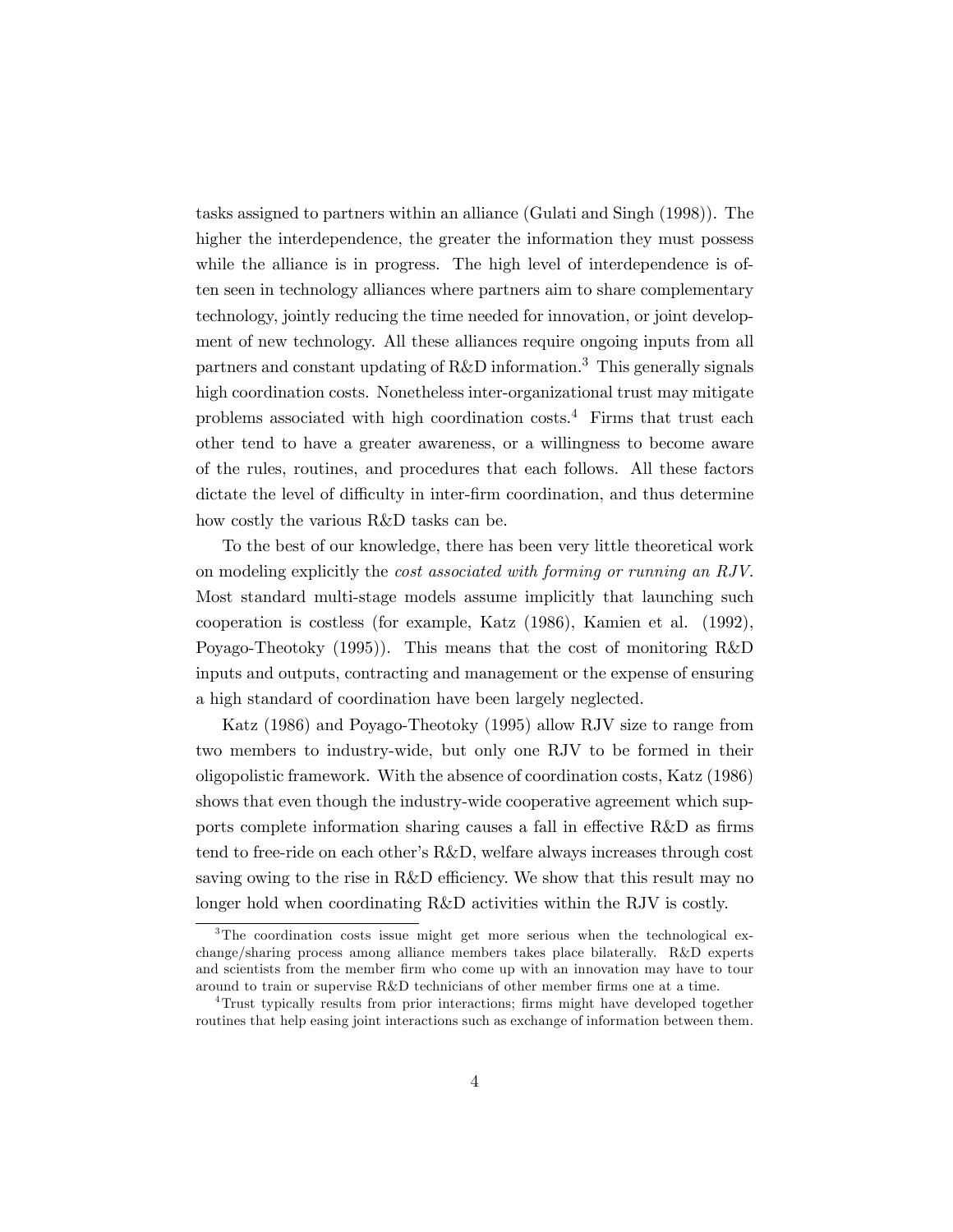Poyago-Theotoky (1995) shows that for any level of involuntary spillovers among all firms in the industry, an RJV-firm always generates more R&D investment than a non-RJV firm in the case where the coordination costs are absent, as the RJV members benefit from full information and cost sharing. The member firms find that there exists a critical size of the RJV beyond which their individual profit will fall, because the benefit of information and cost sharing the standing members get from the admission of a newcomer is outweighed by the negative effect arising from competing with relatively tougher competitors in the product market. In contrast, we show that once the coordination costs determines a firm's marginal cost of R&D, the RJVfirms may not invest more than outsiders or the independent firm under R&D competition when the coordination costs are relatively high.

Vilasuso and Frascatore (2000) were the first to incorporate explicitly the cost arising from forming an RJV. However, their analysis is limited to duopolistic competition and the cost of forming an RJV is viewed as fixed and does not depend on the scale of R&D output achieved. As a result, the issues regarding the size of research joint ventures and the costs which can vary according to the R&D activities undertaken were naturally left out.

We aim to partially fill this gap in the literature by asking how the coordination costs of operating the RJV affect its performance (e.g., the member's equilibrium R&D, quantities, and profits) and to what extent an RJV is still preferable when compared to independent R&D competition. Since coordination costs tend to increase with the size of the research joint venture, we postulate that the marginal cost of R&D increases with the number of participants in the venture.

We find that the presence of coordination costs not only decreases each RJV firm's profit but alters a firm's expectation of the benefit it would get from being a member of the RJV. Initially we consider a general functional form for the coordination costs. For a given size of the RJV, its members decrease their own R&D as the anticipated coordination costs increase. This results in lower output and profits. On the contrary, the non-RJV firms increase their R&D investments in response to the fall in the RJV firms' R&D. The latter supply greater quantities to the market and profit more.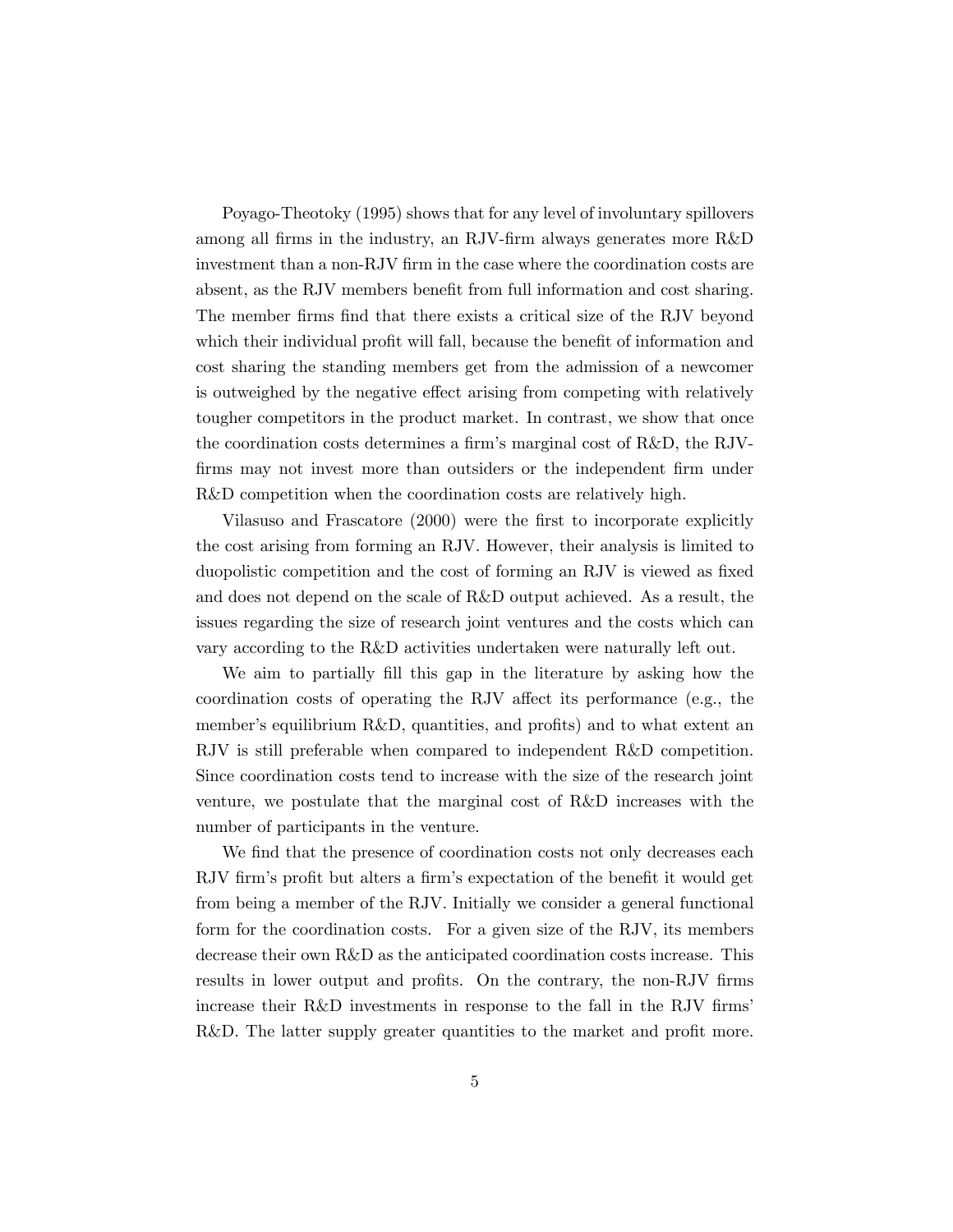We show that the performance of the RJV in terms of R&D investment, profit and welfare in relation to R&D competition is sensitive to the level of coordination costs.

Next, we choose an appropriate functional form for the coordination costs, so that a more detailed investigation of their effects on firms' investment strategies can be carried out. We show that, although the RJV as a whole may no longer conduct a unit of R&D at a lower cost compared to the independent firm under the non-cooperative R&D regime, its members can still make savings on their own R&D expense through information sharing. We then address the question of how this drawback affects both the equilibrium size of the RJV (which is determined privately by the RJV members) and the socially optimal RJV size (which maximizes the societal welfare). We show that not only the equilibrium size becomes smaller as the burden of coordination costs gets larger, but the discrepancy between the equilibrium and the optimal sizes is wider as the coordination costs problem becomes more serious. One important message from our analysis is that by ignoring the coordination costs of operating the RJV, the anticipated benefits or success of the cooperative project could have been grossly exaggerated.

The paper is organized as follows. Section 2 examines the R&D competition regime in the oligopolistic framework. The model of a research joint venture with general coordination costs is formalized in section 3. Section 4 compares the two R&D regimes. In section 5 we investigate the effects of RJV expansion and look into the issue of the equilibrium size and optimal size of the RJV. Finally, concluding remarks are provided in section 6. Proofs of the various propositions appear in the Appendix.

# 2 R&D Competition

In this section we discuss briefly the standard model of R&D competition in an oligopolistic environment.<sup>5</sup> There are *n* identical firms selling a homogenous product in a market with linear inverse demand  $P = A - \sum_{i=1}^{n} q_i$ , where  $P$ ,  $A$  and  $q_i$  denote price, market size and firm  $i$ 's output respectively. Con-

 $5$ See also Katz (1986), Kamien et al. (1992), and Suzumura (1992).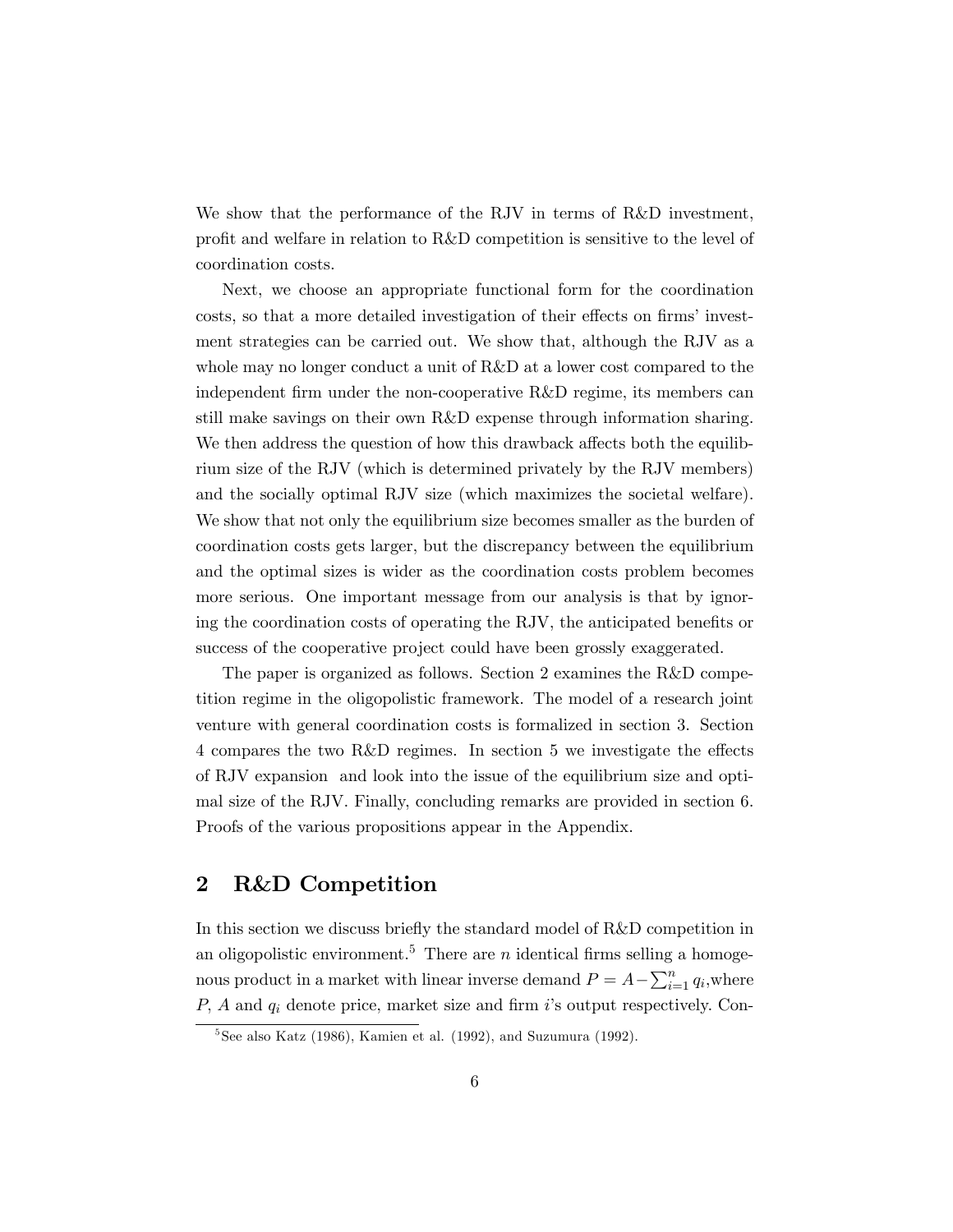sumer surplus is  $CS(Q) = \frac{Q^2}{2}$ , where  $Q = \sum_{i=1}^{n} q_i$ . To avoid unnecessary complications, we assume that intellectual property rights are well protected, so that firms cannot free ride on each other's R&D outputs (i.e.there are no R&D spillovers between firms). There are no fixed costs and firm  $i$ 's marginal cost of production  $(c_i)$ , can be reduced by the amount of its effective R&D output, which, in the absence of R&D cooperation, is equal to the firm's own R&D investment  $(x_i)$ . Hence, firm is unit cost of production is  $c_i = c - x_i$ , where c is a base cost (i.e. if the firm undertakes no R&D) and  $0 < c < A$ . The R&D cost function takes the form:  $R_i = \gamma \frac{x_i^2}{2}$ , where  $R_i$  denotes firm i 's R&D cost and  $\gamma$ (> 0) captures R&D efficiency. This function exhibits diminishing returns in R&D.

We consider a two-stage game. Firms make decisions independently and simultaneously on  $R&D$  outputs in the first stage, taking each others'  $R&D$ decisions as given. They then compete in quantity in the second stage, on the basis of the marginal production costs from the previous stage. We use the subgame perfect equilibrium concept, solving the game backwards.

In the second stage, each firm chooses its output to maximize profits, yielding equilibrium output for firm i of

$$
q_i^* = \frac{A - nc_i + \sum_{i \neq j}^n c_j}{n+1} \tag{1}
$$

with the associated equilibrium price,  $p^* = \frac{A + \sum_{j=1}^{n} c_j}{n+1}$ , and equilibrium profits

$$
\pi_i^* = [q_i^*]^2.
$$
 (2)

Substituting for unit costs expression (2) can be written as  $\pi_i^* = \left[\frac{K + nx_i - X_{-i}}{n+1}\right]^2$ , where  $X_{-i} = \sum_{i \neq j}^{n} x_j$  and  $K \equiv A - c > 0$  measures the 'effective' market size.

In the first stage, each firm chooses R&D output to maximize second stage profit net of R&D costs, i.e.

$$
\max_{x_i} v_i = \max_{x_i} \left[ \left( \frac{(K + nx_i - X_{-i})}{n+1} \right)^2 - \frac{\gamma x_i^2}{2} \right].
$$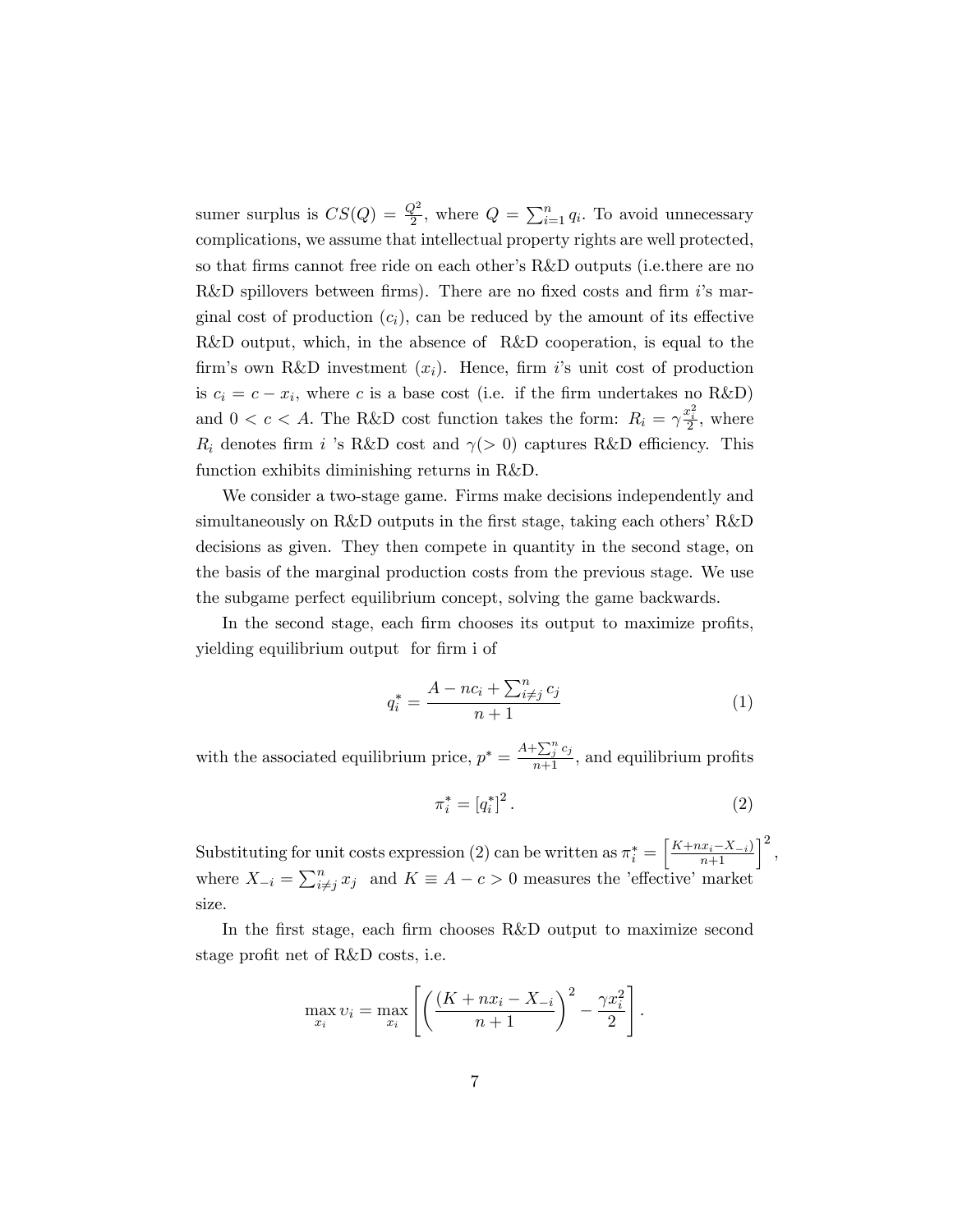The first order condition, provides firm  $i$ 's investment best-response function:

$$
x_i = \frac{K - X_{-i}}{(n+1)\Gamma - n}.
$$

where  $\Gamma = \frac{\gamma}{\gamma_0}$ ,  $\gamma_0 = \frac{2n}{n+1}$ , and we assume that  $\gamma > \gamma_0$  (i.e.  $\Gamma > 1$ ).<sup>6</sup> Note that R&D outputs are strategic substitutes, since an increase in  $X_{-i}$  reduces the equilibrium product price, and consequently the marginal profitability of  $x_i$ . Thus, firm i's incentive to invest decreases.

Since all firms are *identical*, we consider a symmetric equilibrium whose solutions are shown in Table 1. It is easily checked that as the industry expands, each firm invests less in  $R\&D$ ,<sup>7</sup> as its prospective profit decreases. However, total R&D is not adversely affected.<sup>8</sup> There are two distinctive incentives for a firm to invest in  $R&D$  in this model. Firstly, to reduce its own cost of production and secondly, to create a cost gap between itself and its rivals. Since there are no knowledge spillovers, the firm's R&D output will not benefit other firms, the second incentive works effectively.

| Variable         | Symbol            | Equilibrium Value                                        |  |  |
|------------------|-------------------|----------------------------------------------------------|--|--|
| R&D              | $\widehat{x}$     | $\overline{(n+1)\Gamma-1}$                               |  |  |
| Firm output      |                   | $\Gamma \hat{r}$                                         |  |  |
| Firm profit      | $\widehat{\eta}$  | $\Gamma\left \Gamma-\frac{n}{n+1}\right [\widehat{x}]^2$ |  |  |
| Consumer surplus | $\gamma\bar{S}^-$ | $\frac{1}{2}$ $[n\Gamma]^2$ $[\widehat{x}]^2$            |  |  |
| Welfare          |                   | $\overline{n\widehat{v} + CS}$                           |  |  |

Table 1: The R&D competition equilibrium

# 3 Research Joint Venture (RJV)

When firms cooperate and form a research joint venture (RJV), we assume that they enter into a full information sharing agreement, and are successful

$$
\frac{7}{4n} \frac{d\hat{x}}{dx} = -\frac{2K(n+1)(n-1)\gamma}{[(n+1)^2 \gamma - 2n]^2} < 0.
$$

$$
\frac{\overline{dn}}{d_n} = \frac{\overline{[(n+1)^2 \gamma - 2n]^2}}{\frac{4nK[(n+1)\gamma - n]}{[(n+1)^2 \gamma - 2n]^2}} > 0.
$$

$$
\frac{a(nx)}{dn} = \frac{4nR[(n+1)\gamma - n]}{[(n+1)^2\gamma - 2n]^2} > 0
$$

<sup>&</sup>lt;sup>6</sup>The corresponding second order condition requires that  $\gamma > \frac{2n^2}{(n+1)^2}$ .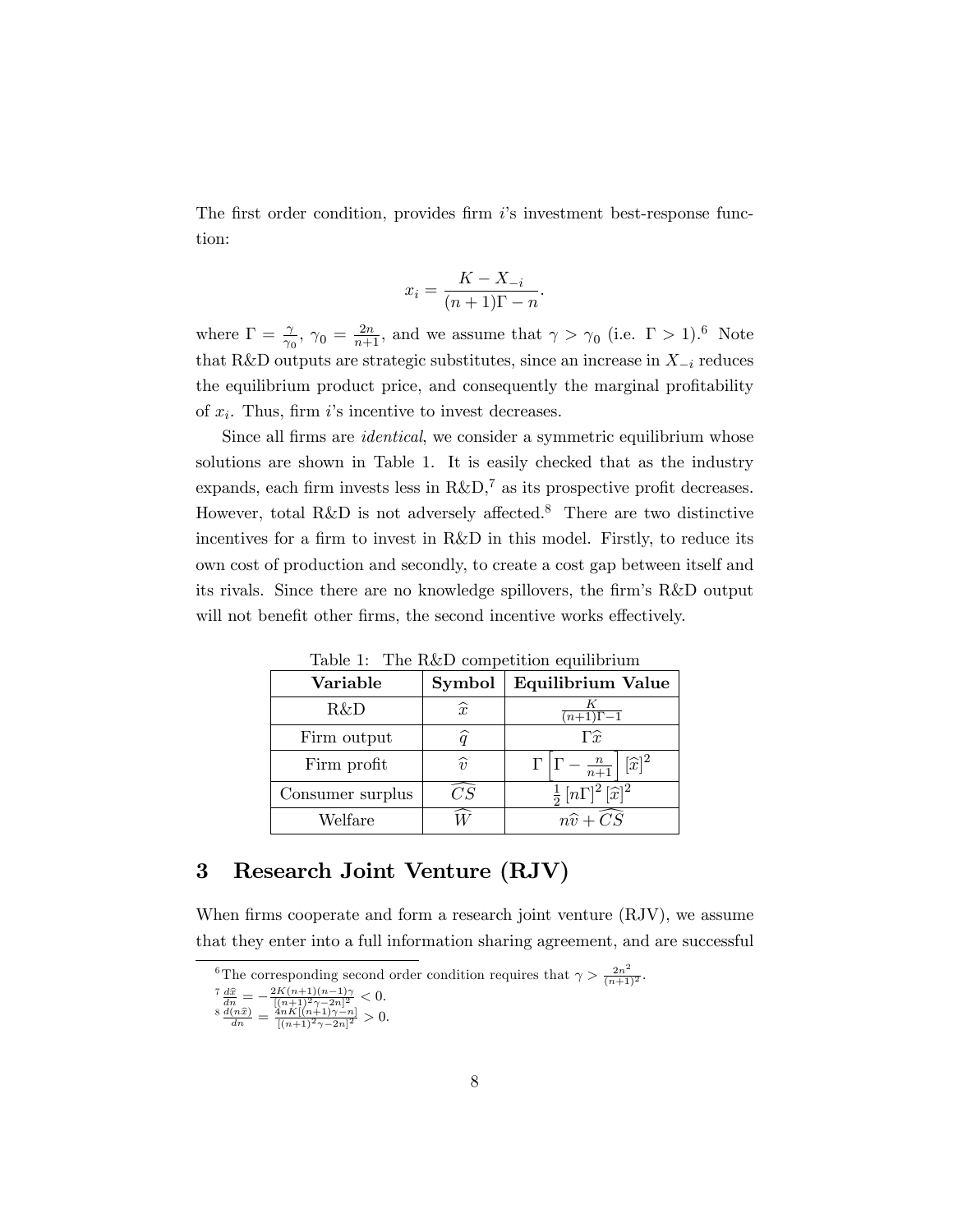in preventing any leakage of information to outsiders.<sup>9</sup> Owing to diminishing returns in R&D, it is optimal for each member firm to keep its research lab open, and to communicate its discoveries to the other members.<sup>10</sup> As a consequence, the effective  $R&D$  output of a member of the RJV is the sum of R&D outputs achieved by all the members. However, keeping several labs working in parallel can involve significant coordination and management costs if duplication is to be avoided.

Suppose that an RJV exists with k members,  $1 \leq k \leq n$ , leaving  $n - k$ independent firms. Within the RJV  $(i \in R)$ , information is fully shared. Unit costs of independent firms'( $i \in N$ ) are reduced only by their individual R&D investments. Consequently, firm  $i$ 's unit cost of production is

$$
c_i = \begin{cases} c - X_R & i \in R \\ c - x_i & i \in N \end{cases}
$$

where  $X_R$  is the total R&D output of the RJV. We capture R&D coordination costs by writing the R&D cost function of a typical member as

$$
R_i = g(k)\frac{x_i^2}{2}
$$
, where  $g(k) > 0$ ;  $g'(k) > 0$ ;  $g(1) = \gamma$ ,  $i \in R$ 

The more members in the RJV, the higher the cost of any given level of R&D for each member.<sup>11</sup>

The output stage is exactly as described in the previous section, firms compete independently on quantity. At the R&D stage, the RJV acts as a centralized decision maker for its member firms, so there are effectively  $n - k + 1$  players at this stage. To minimize the cost from producing its total R&D output  $(X_R)$ , the RJV will choose a uniform level of R&D output across members (i.e.  $x_i = x_r = \frac{X_R}{k}$  for all  $i \in R$ ). The second stage unit production cost of each member is then  $c_r = c - kx_r$ . The RJV objective is

 $9P_{\text{OVago-Theotoky}}$  (1999) finds that firms will choose to fully disclose their information in the cooperative R&D equilibrium. Her conclusion lends support to the assumption made by a number of papers on RJVs with exogenous spillovers, for example Kamien et al. (1992).

 $10$  See argument supporting this claim in Beath et al. (1998).

<sup>&</sup>lt;sup>11</sup>A single firm is an RJV of one member, hence the assumption that  $g(1) = \gamma$ .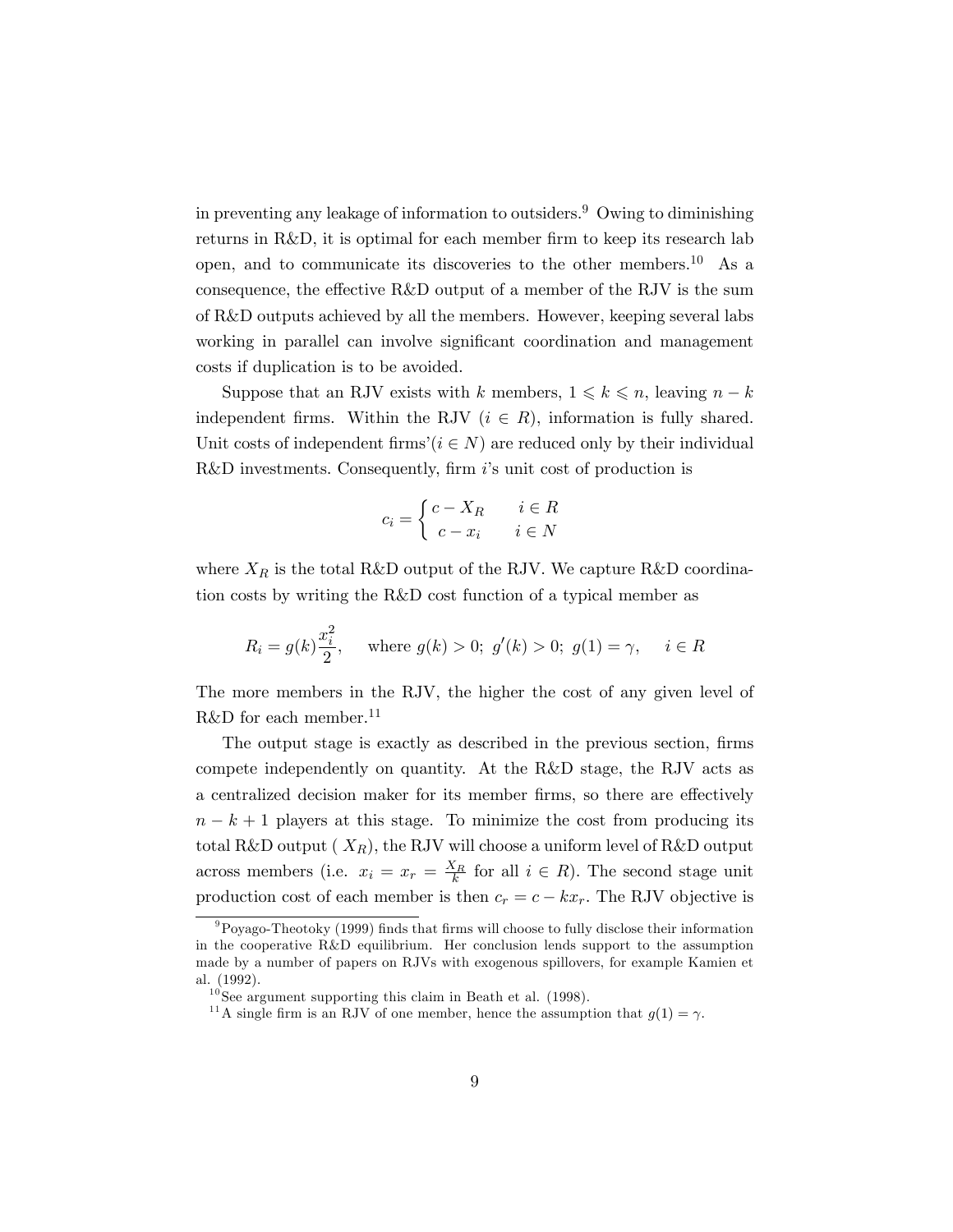to maximize the profit net of  $R&D$  cost of a representative member,

$$
\max_{x_r} v_r = \max_{x_r} \frac{[K + k(n - k + 1)x_r - X_N]^2}{(n + 1)^2} - g(k)\frac{x_r^2}{2}
$$

where  $X_N = \sum_{j \in N} x_j$  is the total R&D output by independent firms. From the first order condition, we obtain the best-response function of the representative RJV member,

$$
x_r = \frac{K - X_N}{k[(n+1)G(k) - (n - k + 1)]}
$$

where  $G(k) = \frac{g(k)}{\gamma_1(k)}, \gamma_1(k) = \frac{2k^2(n-k+1)}{n+1}$ , and we assume<sup>12</sup> that  $G(k) > 1$ .

An independent firm j chooses its R&D output,  $x_j$ , to maximize its own profits net of R&D costs

$$
\max_{x_j} v_j = \max_{x_j} \frac{\left[K + nx_j - \sum_{i \in N, i \neq j} x_i - k^2 x_r\right]^2}{(n+1)^2} - \gamma \frac{x_j^2}{2}.
$$

Using the first-order condition<sup>13</sup> yields the best-response function for firm  $j,$ 

$$
x_j = \frac{K - \sum_{i \in N, i \neq j} x_i - k^2 x_r}{(n+1)\Gamma - n}.
$$

Since all independent firms are identical, in a symmetric solution  $x_j =$  $x_i = x_n$  where  $i, j \in N$ . Using this symmetry, the representative RJVmember Örm and outsider Örm best-response functions are as follows

$$
x_r = \frac{K - (n - k)x_n}{k[(n + 1)G(k) - (n - k + 1)]},
$$
\n(3)

$$
x_n = \frac{K - k^2 x_r}{(n+1)\Gamma - (k+1)}.
$$
 (4)

Since both these functions have negative slopes, R&D is a strategic substitute. An increase in the RJV firm's  $R&D$  will lead to a fall in the marginal

<sup>&</sup>lt;sup>12</sup>Given that  $G(k) > 1$  the relevant s.o.c. is satisfied.

<sup>&</sup>lt;sup>13</sup>Given that  $\Gamma > 1$  the associated s.o.c. is satisfied.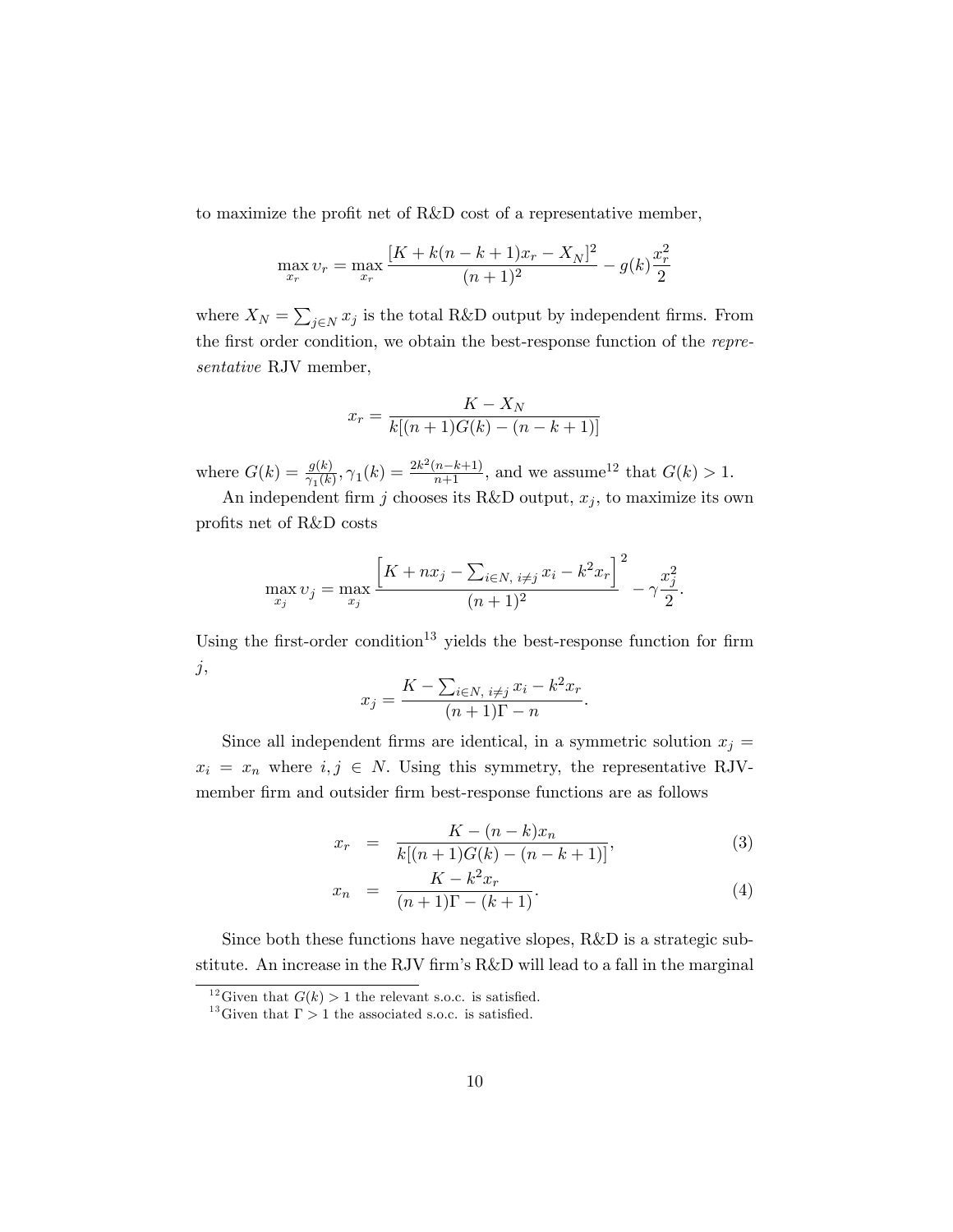

Figure 1: The best-response functions of the RJV and non-RJV firms

benefit from a unit of investment of the independent firm, and vice versa. Solving (3) and (4)we obtain the equilibrium R&D outputs

$$
x_r^* = \frac{[\Gamma - 1]K}{k\Omega(k)} \tag{xr}
$$

$$
x_n^* = \frac{[G(k) - 1]K}{\Omega(k)} \tag{xn}
$$

where  $\Omega(k) = [(n + 1)\Gamma - (k + 1)][G(k) - 1] + k[\Gamma - 1] > 0.$ 

In Figure 1,  $a_r$  and  $b_r$  represent the  $x_r$  and  $x_n$ -intercepts of  $x_r(x_n)$  respectively

$$
a_r \equiv \frac{K}{k[(n+1)G(k) - (n-k+1)]}
$$
,  $b_r \equiv \frac{K}{n-k}$ ,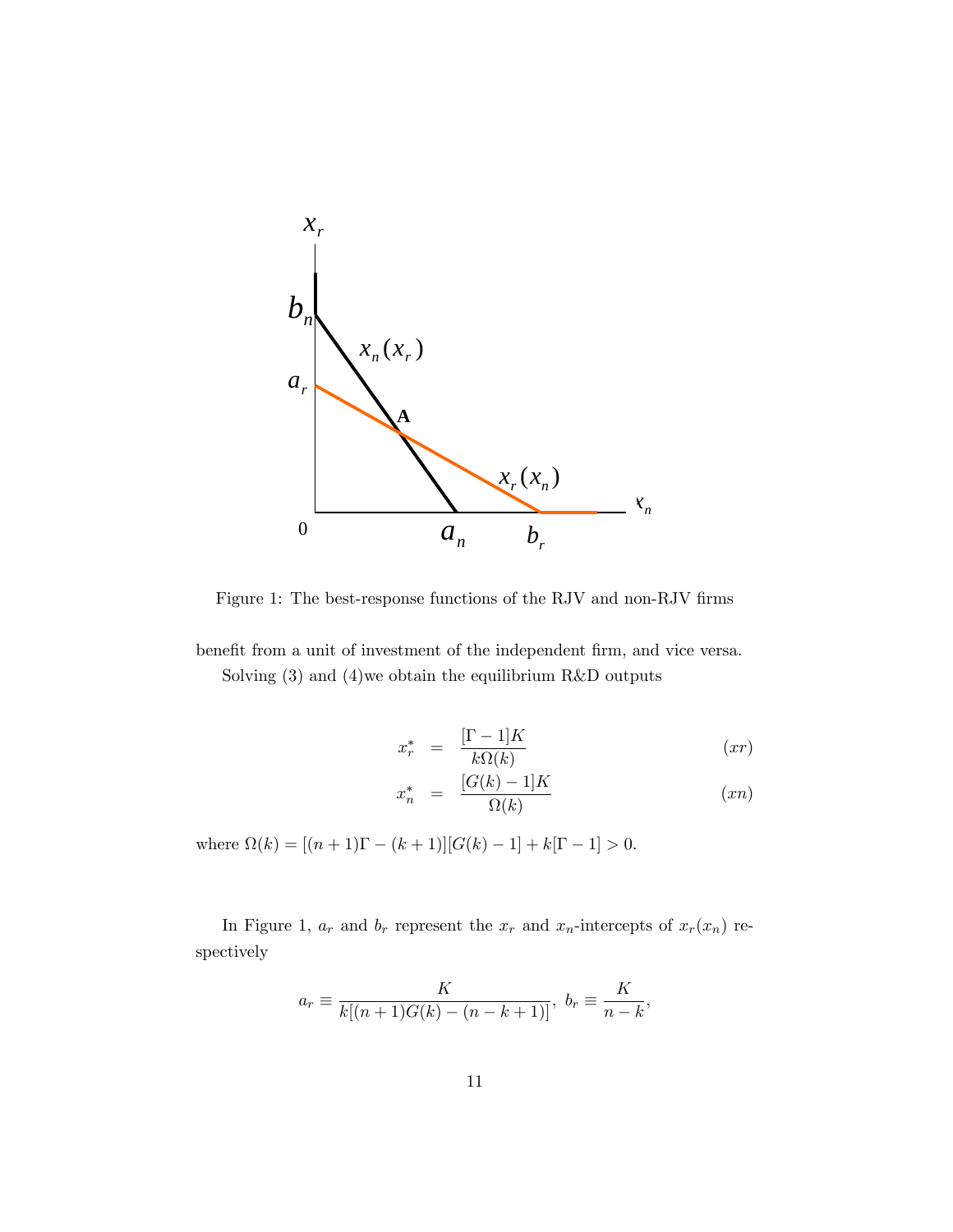while  $a_n$  and  $b_n$  represent the  $x_n$  and  $x_r$ -intercepts of  $x_n(x_r)$  respectively

$$
a_n \equiv \frac{K}{(n+1)\Gamma - (k+1)}, \ b_n \equiv \frac{K}{k^2}.
$$

Equilibrium  $A$  in Figure 1 illustrates the unique interior and stable solution where both RJV members and outsider firms invest in R&D.<sup>14</sup> For this equilibrium to hold, we require that coordination costs are sufficiently high. Specifically, we require (i) that  $a_r < b_n$  for which a sufficient condition, since  $a_r$  is decreasing in  $g(k)$  and is therefore largest when  $g(k) = \gamma$ , is  $\gamma > \gamma_1(k)$ ; and (ii)  $a_n < b_r$ , for which  $\gamma > \gamma_0$  is sufficient. Observing that  $\gamma_1(k) = \frac{k^2(n-k+1)}{n} \gamma_0 > \gamma_0$ , a sufficient condition for an equilibrium with both types of firm R&D active is that  $\gamma > \gamma_1(k)$ .<sup>15</sup>

The corresponding equilibrium values are summarized in Table 2.

| Variable         | Symbol  | Equilibrium Value                                                         | $\frac{\partial}{\partial q(k)}$<br>Sign |
|------------------|---------|---------------------------------------------------------------------------|------------------------------------------|
| RJV-Member R&D   | $x_r^*$ | K<br>$\overline{\Omega(k)}$                                               |                                          |
| Outsider R&D     | $x_n^*$ | $[G(k)-1]\frac{K}{\Omega(k)}$                                             |                                          |
| Member Output    | $q_r^*$ | $kG(k)x_r^*$                                                              |                                          |
| Outsider Output  | $q_n^*$ | $\Gamma x_n^*$                                                            |                                          |
| Member Profit    | $v_r^*$ | $G(k)k^2   G(k) - \frac{n-k+1}{n+1}  $<br>$[x_r^*]^2$                     |                                          |
| Outsider Profit  | $v_n^*$ | $\Gamma\left \Gamma-\frac{n}{n+1}\right \left[x_n^*\right]^2$             |                                          |
| Consumer Surplus | $CS^*$  | $\frac{[kq_{r}^{*}+(n-k)q_{n}^{*}]^{2}}{[kq_{r}^{*}+(n-k)q_{n}^{*}]^{2}}$ |                                          |
| Welfare          | $W^*$   | $kv_r^* + (n-k)v_n^* + CS^*$                                              |                                          |

Table 2: The RJV Equilibrium

How do coordination costs<sup>16</sup> affect these equilibria values for a given size of the RJV? In the last column of Table 2, we report the comparative statics obtained.<sup>17</sup> These shed some light on how accounting for coordination

<sup>14</sup>The stability conditions for an RJV-firm and an outsider firm require  $G(k)$  $\frac{k(n-k)+n}{k(n+1)}$  and  $\Gamma > \frac{k^2+k+1}{n+1}$  respectively. Both are imposed on our analysis.

<sup>&</sup>lt;sup>15</sup>Note that  $\gamma_1(k)$  reaches its maximum when  $k = \frac{2}{3}(n+1)$ . Thus  $\gamma > [\frac{2}{3}]^3[n+1]^2$  is sufficient for an interior solution for all  $k$ .

 $16$ Coordination costs may vary due to a variety of reasons, such as, changes in communication systems, routines or rules of information exchange among partners.

 $17$  Full derivations available from the authors upon request.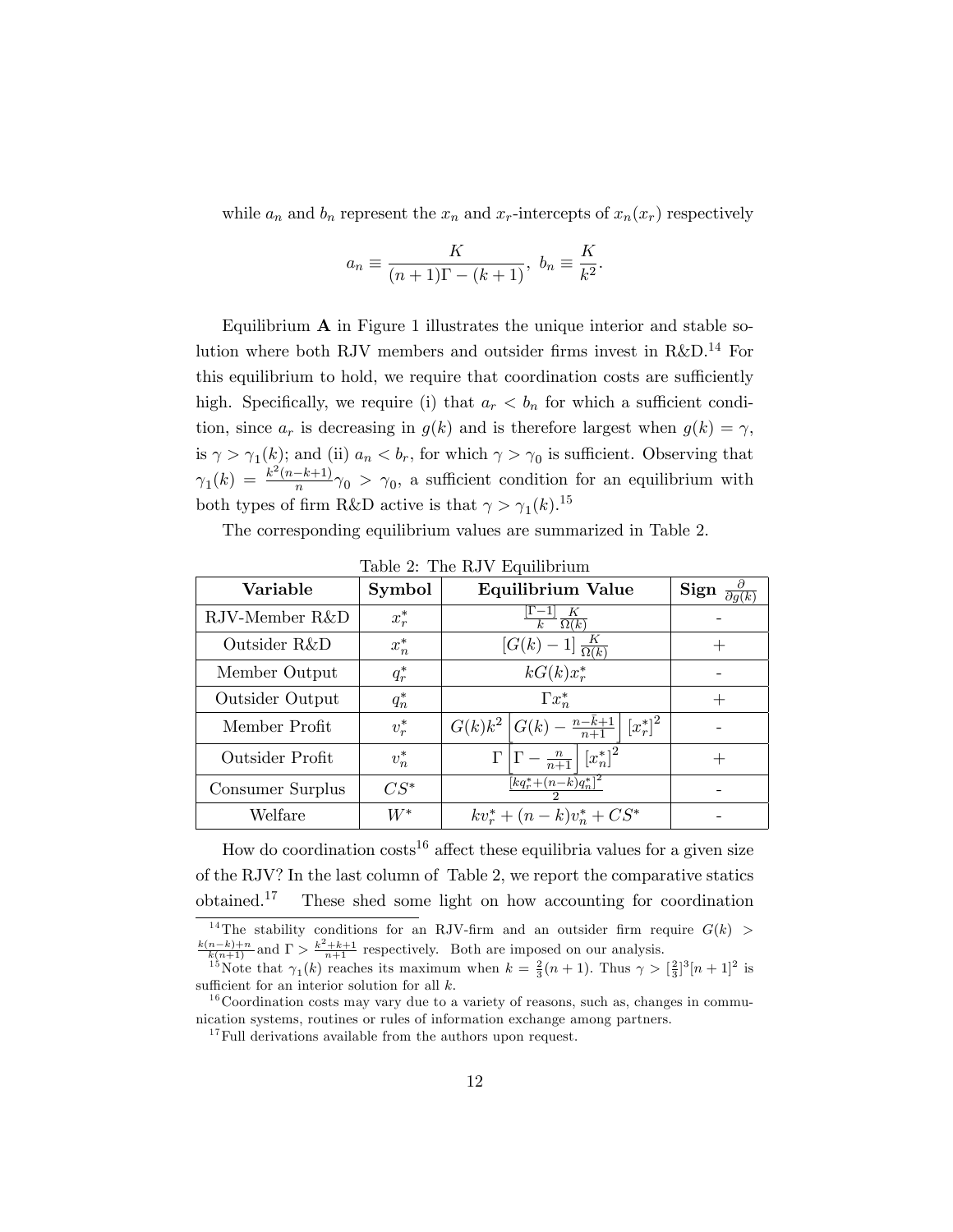costs alters the equilibria values relative to the case where there are no coordination costs. Notice that by simply setting  $g(k) = \gamma$  we revisit a special case of Poyago-Theotoky (1995) when there are no spillovers from the RJV to outsiders.<sup>18</sup> The divergence of results obtained in our model of costly RJV from those in the conventional RJV model, where coordination costs are absent, can be clearly seen from the comparative statics.

#### 4 Comparing R&D regimes

In this section we provide a comparison of the R&D regimes in terms of R&D output, quantities, profits and welfare.

**Proposition 1** Given  $\gamma > \gamma_1(k) > \gamma_0, \Gamma > 1$  and  $G(k) > 1$ , there exist critical values for the coordination costs,  $g_1, g_2$  and  $g_3$  where  $g_1 < g_3 < g_2$ , such that  $R\&D$  output is ranked as follows:

 $(i)x_r^* > \hat{x} > x_n^*$  if  $g(k) < g_1$  $(ii) \hat{x} > x_r^* > x_n^*$  if  $g_1 < g(k) < g_3$ (iii)  $\hat{x} > x_n^* > x_r^*$  if  $g_3 < g(k) < g_2$ (iv)  $x_n^* > \hat{x} > x_r^*$  if  $g_2 < g(k)$ . These critical values are given by  $g_1 \equiv \frac{A}{B}$  $\frac{A}{B}\gamma_1(k), g_2 \equiv \gamma_1(k)\Gamma, g_3 \equiv \gamma_1(k)\left[\frac{\Gamma-1}{k} + 1\right],$ and  $A = (\Gamma - 1)[(n+1)\Gamma - 1 - k^2] + k[(n+1)\Gamma - (k+1)]$ ,  $B = k[(n+1)\Gamma (k+1)$ ,  $A > B$ .

When there are no coordination costs,  $g(k) = \gamma$ , so that  $\gamma < g_1$  $g_3 < g_2$ , hence  $x_r^* > \hat{x} > x_n^*$ . However, as Proposition 1 shows, when RJV coordination costs are taken into account the relevant rankings can change substantially. The RJV- firm's  $R\&D$  may fall dramatically to a level below that of  $R\&D$  competition if the coordination costs are sufficiently high (parts (iii) and (iv) of proposition).<sup>19</sup> The intuition is that, although the RJV firms benefit from an agreement to completely share information and

 $1<sup>8</sup>$  In Poyago-Theotoky (1995), the spillover rate among independent firms and between the RJV and outsiders varies between zero and one. However, we relate our results to her special case of no spillovers.

<sup>&</sup>lt;sup>19</sup>For example, with linear coordination costs it can be easily shown that  $g_1 < g_3 <$  $\gamma k < g_2$ , so  $\hat{x} > x_n^* > x_r^*$ .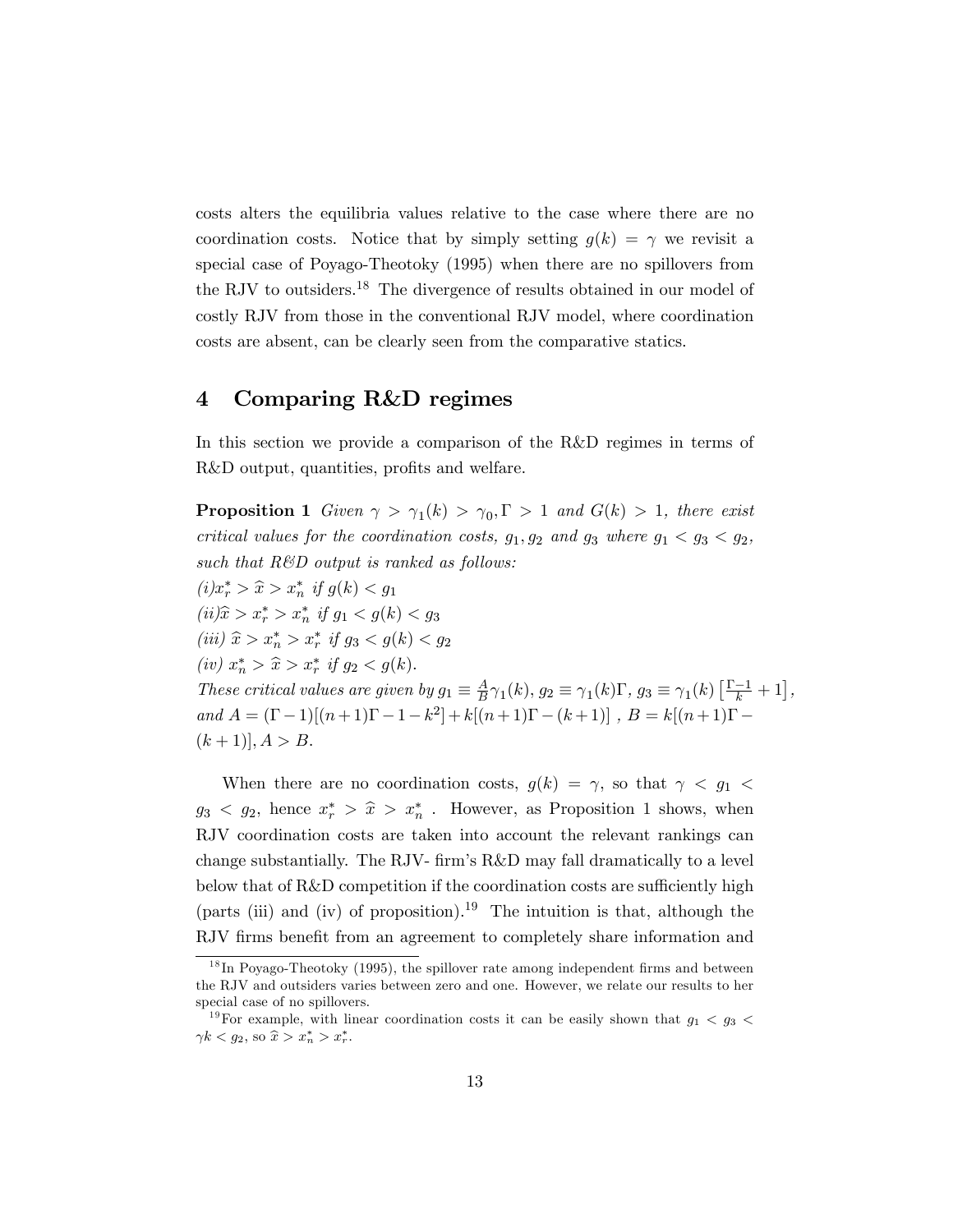share the cost of conducting R&D equally among them, there are also extra costs. These extra costs reflect the expenses of conducting a transparent and effective transmission of R&D information among member firms and ensuring no duplication of research. For a given size of the RJV, the presence of coordination costs reduces the marginal profitability of the RJV's R&D, hence reduces the incentive of an RJV firm to conduct R&D. To put it differently, the positive effect of information sharing on each member firm's incentive to invest is *counteracted* by the negative impact of higher marginal cost of  $R\&D$  due to the research coordination costs, coupled with the effect of internalization due to joint profit maximization. As a result, the RJV's investment is lower when there are coordination costs involved compared to the case of no coordination costs. And when these costs are sufficiently high, the marginal cost of research is relatively large, the RJV firm's R&D falls below that under the R&D competition regime.

An outsider firm realizes that when the RJV is costly to operate, *ceteris* paribus, an RJV-firm reduces its  $R\&D$  as a result of a decrease in its marginal profitability (compared to that when there exist no coordination costs). Since  $R&D$  is a strategic substitutes for both sets of firms, the outsider firm will then increase its R&D when it sees the reduction in the RJV-firm's R&D. Depending on the size of the coordination costs, if they are sufficiently high, the outsider firm's R&D can overtake that of the independent firm under the non-cooperative regime.

Our model of coordination costs provides results very different from the standard literature, such as Kamien et al.(1992) and Poyago-Theotoky (1995). First, these authors find that a firm does more  $R\&D$  under the  $R\&D$ cooperative regime (sharing information and cost) compared with R&D competition because of the joint profits maximization and the information sharing agreement. In contrast, we show that once with coordination costs each RJV-firm is better off conducting less  $R&D$  compared to the  $R&D$  competition regime if these coordination costs are high. Secondly, Poyago-Theotoky  $(1995)$  illustrates that when there are no coordination costs, RJV-firms always produce larger R&D output than the non-RJV firms. Whereas in our model, each RJV Örm may invest less than its non-RJV counterparts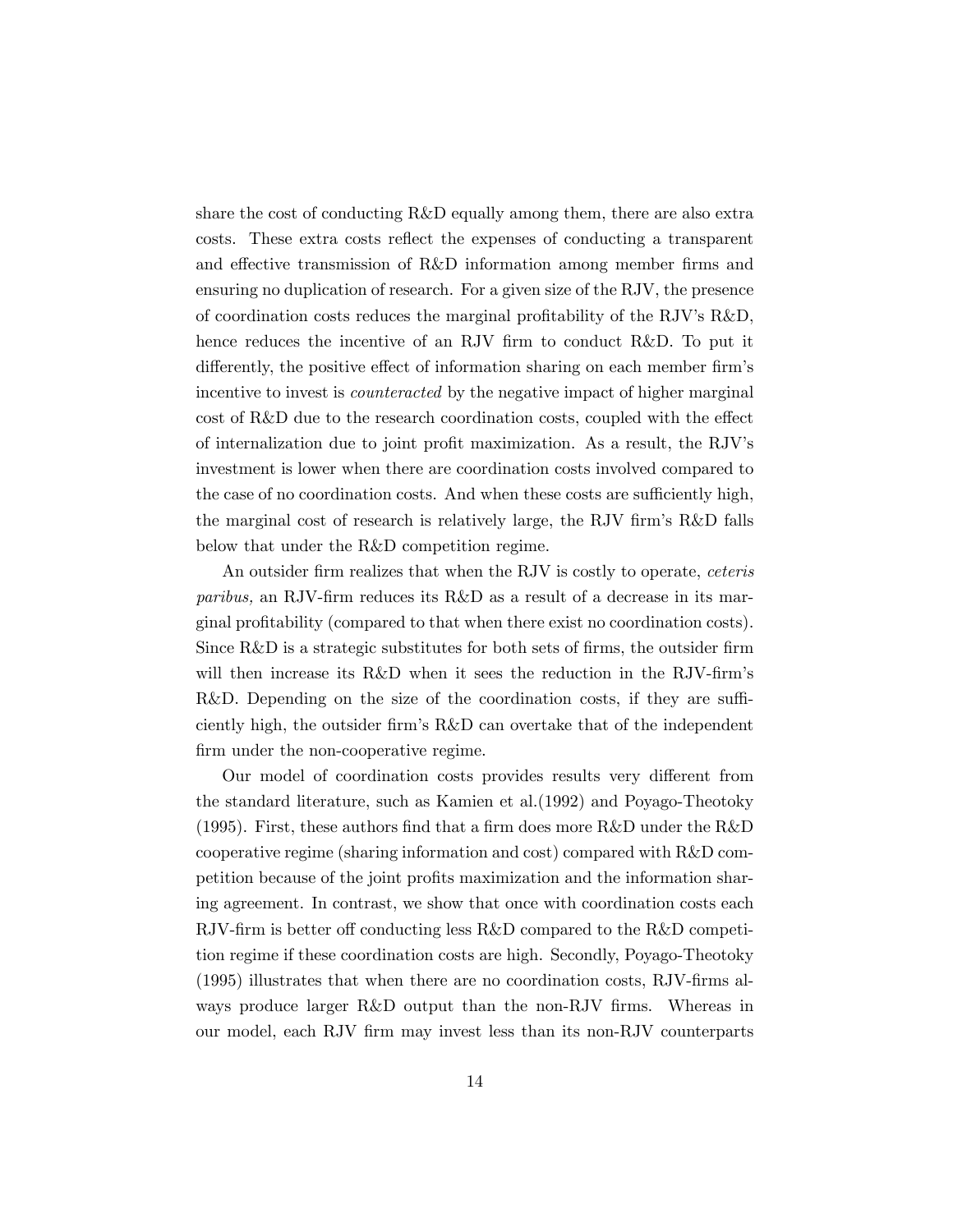depending on the size of the coordination costs.

Next, we consider the level of coordination costs at which both types of firms, RJV-members and outsiders, have the same sales in equilibrium. This will only occur if both have identical production costs at the second (quantity) stage, which requires that  $kx_r^* = x_n^*$  from the first. From the solutions in Table 2 this only occurs if  $\Gamma = G(k)$ . Substituting we find the corresponding coordination cost function is

$$
\widehat{g(k)} = \frac{k^2(n-k+1)}{n}\gamma = \gamma_1(k)\Gamma = g_2.
$$

Further, with this cost function<sup>20</sup>,  $q_r^* = q_n^* = \hat{q}$ , the common firm output in the R&D competition equilibrium. This implies that outsider-firm R&D output and profits are as in the R&D competition equilibrium, as are total industry sales and therefore consumer surplus. But the RJV members are able to take advantage of their sharing of R&D output, so that  $x_r^* = \frac{x_n^*}{k}$  and, despite the coordination costs, members profits exceed those of outsiders,

$$
v_r^* = \Gamma[\Gamma - \frac{n-k+1}{n}][x^*]^2 \ge \Gamma[\Gamma - \frac{n+1}{n}][x^*]^2 = v_n^* = \hat{v}.
$$

This implies that total industry profits, and therefore total welfare, exceeds that in the R&D competition regime. Combining this with the comparative static results from Table 2 and the results in Table 1, we summarize these findings in the following Proposition.

**Proposition 2** Given  $\gamma > \gamma_1(k) > \gamma_0, \Gamma > 1$  and  $G(k) > 1$ , there exists a critical value of coordination costs  $g_2 = \gamma_1(k)\Gamma$ , such that:

(i) If  $g(k) = g_2$ : (1) both RJV-members and outsider firms have the same sales as in the R&D competition equilibrium,  $q_r^* = q_n^* = \widehat{q}$  ; (2) total sales and hence consumer surplus are as in the R&D competition equilibrium,  $CS^* =$  $\widehat{CS}$ ; (3) outsider's R&D output is as in the R&D competition equilibrium, but total member firm  $R\&D$  output is equal to that of a single firm in the  $R\&D$  competition equilibrium; (4) outsider firm profits equal those in the

<sup>&</sup>lt;sup>20</sup> Note that  $\widehat{g(1)} = \gamma$  and  $\widehat{g(n)} = n\gamma$ , but  $\widehat{g(k)}$  reaches a maximum at  $g(\frac{2(n+1)}{3}) =$  $4\left[\frac{n+1}{3}\right]^3 \gamma.$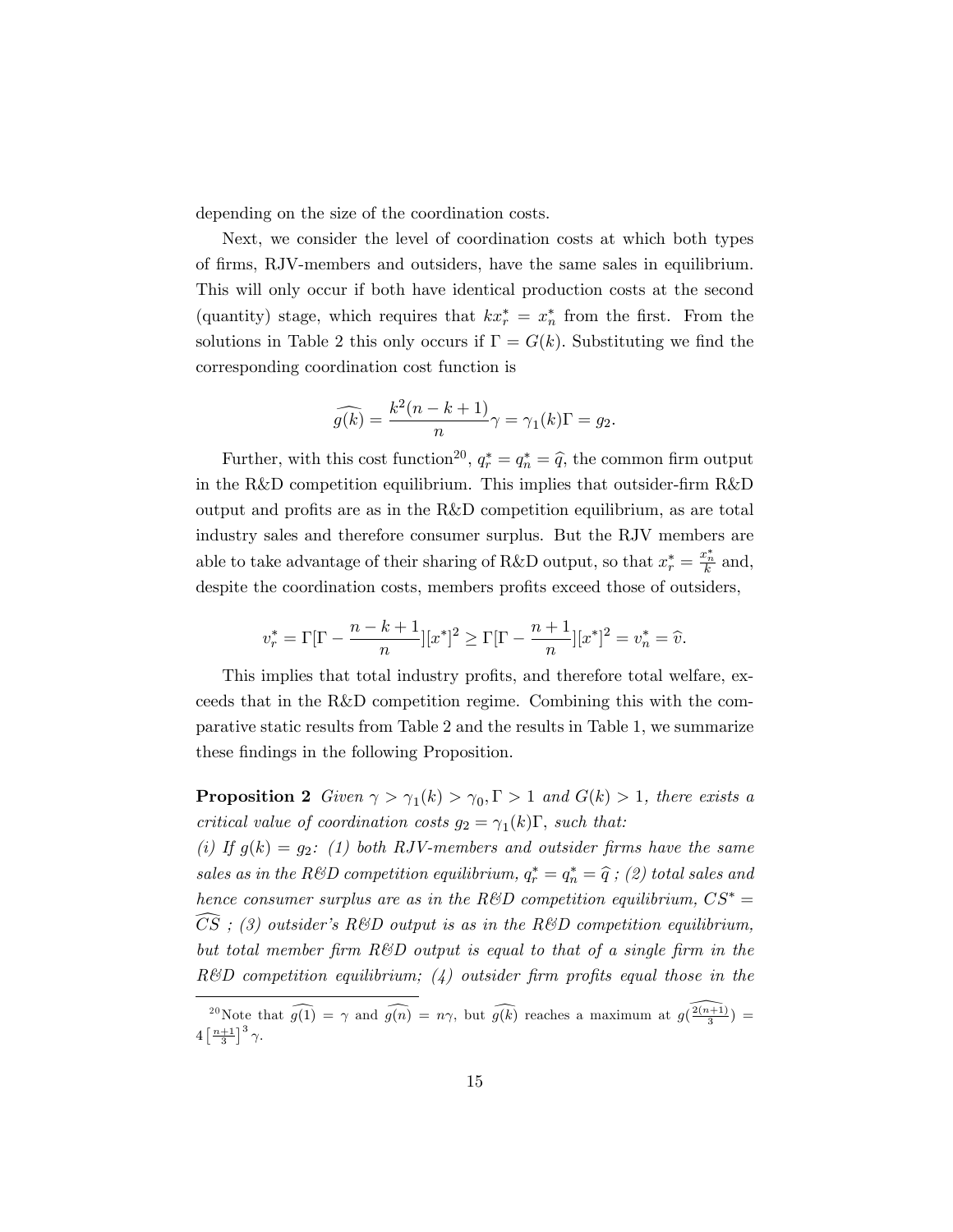$R\&D$  competition equilibrium  $,v_n^* = \hat{v}$ , but member firm profits are higher than in the R&D competition equilibrium,  $v_r^* > \hat{v}$ .

(ii) If  $g(k) > g_2$ ,  $q_n^* > \hat{q} > q_r^*$ , but total sales and hence consumer surplus are less than in the R&D competition equilibrium,  $CS^* < \overline{CS}$ .

(iii) If  $g(k) < g_2, q_r^* > \hat{q} > q_n^*$ , but total sales and hence consumer surplus are higher than in the R&D competition equilibrium,  $CS^* > \widehat{CS}$ .

We then provide a detailed comparison of equilibrium profits.

**Proposition 3** Given  $\gamma > \gamma_1(k) > \gamma_0, \Gamma > 1$  and  $G(k) > 1$ , there exist critical values of coordination costs:  $g_2$ ,  $g_4$  and  $g_5$ , where  $g_2 < g_5 < g_4$  such that:

(i)  $v_r^* > \hat{v} > v_n^*$  if  $g(k) < g_2$ , (*ii*)  $v_r^* > v_n^* > \hat{v}$  if  $g_2 < g(k) < g_5$ , (iii)  $v_n^* > v_r^* > \hat{v}$  if  $g_5 < g(k) < g_4$ ,  $(iv)v_n^* > \hat{v} > v_r^*$  if  $g_4 < g(k)$ .

With coordination costs, the RJV firms invest less than they would have done if there were no coordination costs, hence they experience lower total cost reduction, and consequently supply less output to the market and make less profits (i.e.  $\frac{dv_r^*}{dg(k)} < 0$ ). Also, a unit of R&D is more costly when there are coordination costs. On the contrary, the non-RJV firms benefit more. This is because they take into account the fact that the RJV firms would reduce their investments and supply less, which means that the non-RJV firms' prospective market shares are then higher. As a result, the non-RJV firms invest more, supply more and hence gain higher profit when running the RJV is costly compared to when there are no coordination costs (i.e.  $\frac{dv_n^*}{dg(k)} > 0.$ 

When maximizing joint profits, the RJV firms take into consideration all possible costs arising from the production of R&D and consequently each of them restricts the amount of R&D conducted on its own, and relies more on the information sharing option with other members. If the coordination costs are not too high, the RJV firm still benefits from being a member of the RJV, as its profit is still higher than its non-RJV rival's and that of the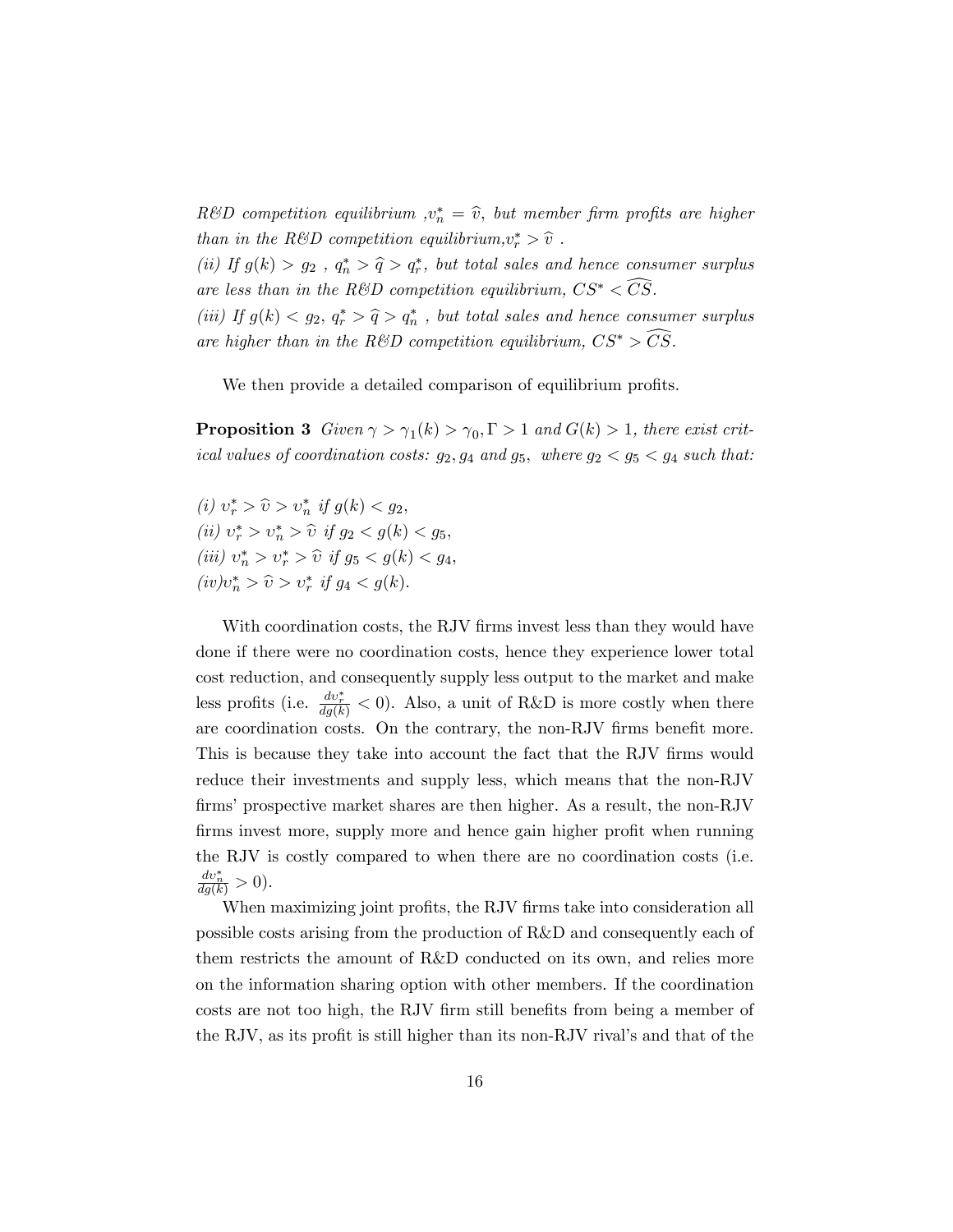independent firm under the non-cooperative regime. For example, when the coordination costs are linear in k (i.e.  $g(k) = \gamma k$ ), the result  $v_r^* > \hat{v} > v_n^*$  still holds. As for the non RJV firm, the increase in its investment in response to the reduction in the RJV firms' R&D raises its total reduction in marginal cost, and thus, its quantity supplied and profit<sup>21</sup>. If the coordination costs are sufficiently large, the non-RJV firm's profit can be even higher than that of the RJV firm.

Finally, we provide a brief welfare comparison across regimes.

**Proposition 4** Given  $\gamma > \gamma_1(k) > \gamma_0, \Gamma > 1$  and  $G(k) > 1$ , there exists a critical value of coordination costs  $g_6$  such that  $W^* \geqq \widehat{W}$  if  $g(k) \leqq g_6$ .

Simulations<sup>22</sup> show that  $g_2 < g_6 < g_5$ . In the case of no coordination costs, i.e.  $g(k) = \gamma$ , since  $\gamma < g_2 < g_6$ , it implies that  $W^* > \widehat{W}$ ; the RJV regime always benefits society more than R&D competition. This result reaffirms that of Katz (1986). When coordination costs are present,  $W^* > \widehat{W}$  does not hold always. Recall that  $\frac{dW^*}{dg(k)} < 0$ , welfare decreases in the coordination costs. This is largely attributed to the fall in the consumer surplus. When coordination costs become too large,  $W^* \n\leq \widehat{W}$ ; this happens for  $g(k) > g_6$ .

The following Corollary is a direct implication of combining the above two propositions.

**Corollary** Given  $\gamma > \gamma_1(k) > \gamma_0, \Gamma > 1$  and  $G(k) > 1$ , when coordination costs are such that  $g_6 < g(k) < g_5$ , the RJV is profitable but welfare-reducing.

<sup>&</sup>lt;sup>21</sup> Unlike in Poyago-Theotoky (1995), we assume no spillovers of R&D in this study, the non-RJV firms will not benefit at all from a formation of RJV. The increase in the non-RJV firm's profit comes from the rise in its investment to substitute for the fall in the RJV firm's R&D.

 $^{22}$ The simulation results (Mathematica) are available from the authors upon request.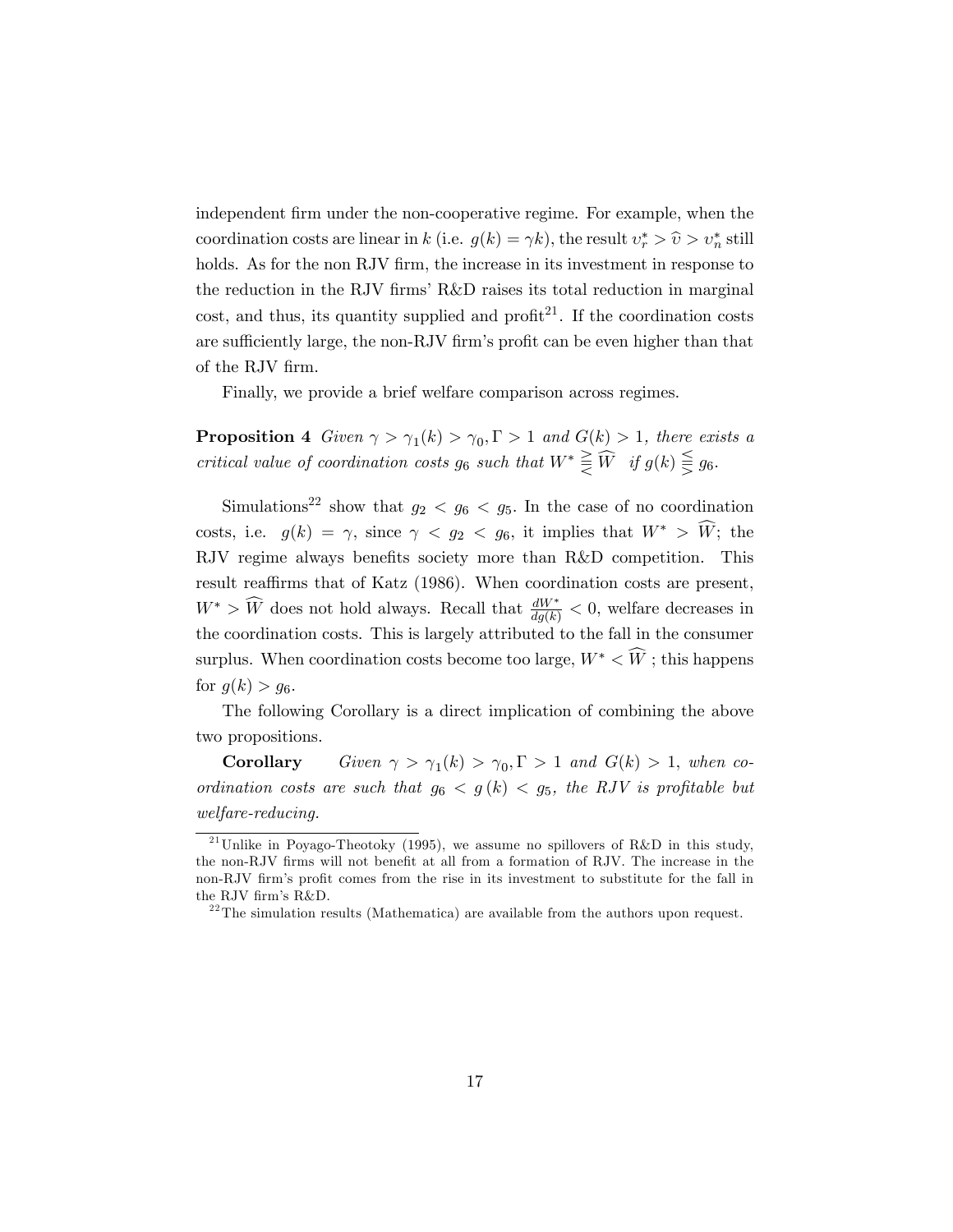# 5 Effects of RJV expansion on equilibrium and optimal RJV size

In this section, we address the issue of coordination costs that change purely due to the variation in a number of participants of the RJV and explore how the equilibrium and optimal size of RJV vary in response. Provided that a firm's profit is higher if it is a member of the RJV, no firm would want to be left out as an outsider of the alliance, thus if a current non-RJV firm is allowed to join the existing RJV, it would definitely do so. However, we assume that the current members of the RJV are concerned only with their own profits and they, and only they, have power to decide whether or not to invite any more Örms to join the agreement. In other words, the existing members of the RJV have the right to block a firm that wishes to join in if such RJV expansion would result in a fall of the existing member's profit. Thus, we define "equilibrium size of  $RJV$ " as follows.

**Definition.** The equilibrium size of an RJV,  $k^e$ , is such that the representative member's first-stage profit (i.e. production profit net of  $R\&D$ expenditure) is maximized. Thus  $k^e$  must satisfy the following conditions: (i)  $v_r^*(k^e) > v_r^*(k^e-1)$ ; (ii)  $v_r^*(k^e+1) < v_r^*(k^e)$ ; and (iii)  $v_r^*(k^e) > v_n^*(k^e-1)$ .

This  $k^e$  indicates the number of participants in RJV that makes the RJV stable. Conditions (i) and (ii) are required so that the existing members agree not to let another firm join the  $RJV^{23}$ , while condition (iii) guarantees that no member firm wants to drop out as the profit it would get if it were to leave the RJV is lower. Technically, by setting  $\frac{dv_r^*}{dk} = 0$ , we find the equilibrium size of the RJV.

Next we define the "optimal size of  $RJV$ " simply as the size that would generate the maximum social surplus. The optimal size of RJV,  $k^{opt}$ , is found by setting  $\frac{dW^*}{dk} = 0$ . However, due to computational complexity, a closed form solution for  $k^e$  and  $k^{opt}$  cannot be found, hence we have resorted to extensive numerical simulations (see below).

To simplify the analysis, from now on, we use an explicit functional form

 $\frac{23 \text{ This}}{23 \text{ This}}$  equilibrium concept coincides with the exclusive membership rule discussed in Yi and Shin (2000).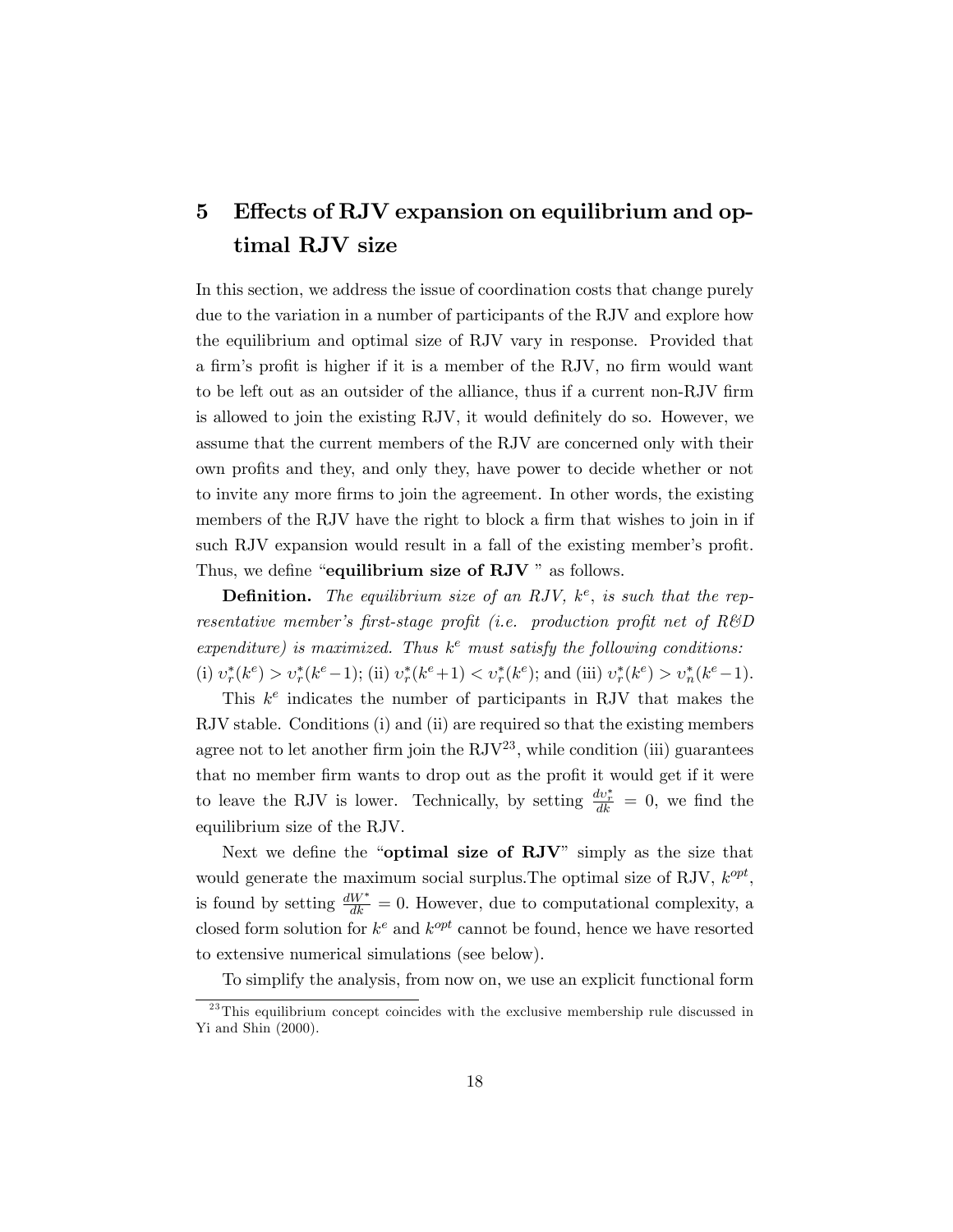for  $g(k)$  which shows increasing marginal cost of R&D as the RJV expands in size. In particular, let,

$$
g(k) = \gamma k^{\alpha}
$$
 for  $k \ge 1$  and  $\alpha > 0$ .

A firm's total cost of R&D is then  $\frac{\gamma k^{\alpha} x_i^2}{2}$ . Let  $\widetilde{X}$  denote the total R&D investment of the RJV, hence the production marginal cost of each member firm is  $c - X$ . The profit maximizing process of the RJV tells us that each member firm is assigned to produce an identical amount of R&D output, so each firm invests;  $x_i = \frac{X}{k}$ . The R&D cost of each member firm,  $R_r$ , is  $\frac{\gamma k^{\alpha-2}(\tilde{X})^2}{2}$  $\frac{2(\tilde{X})^2}{2}$ , while the total R&D cost of the RJV,  $R_{RJV}$ , is:  $\sum_{n=1}^{\infty} \frac{\gamma k^{\alpha} x_i^2}{2}$  $i \in R$  $\gamma k^{\alpha-1} \big( \widetilde{X} \big)^2$  $\frac{dR_r}{dt}$ . Observe that  $\frac{dR_r}{dk} \leq 0$  if and only if  $\alpha \leq 2$ , and  $\frac{dR_{RJV}}{dk} \leq 0$  if and only if  $\alpha \leqslant 1$ .

Table 3 shows the R&D expense incurred by each RJV member and by the RJV as a whole from producing  $\tilde{X}$  units of R&D in three different scenarios: (1) no coordination costs ( $\alpha = 0$ ); (2) when coordination costs are linear in k ( $\alpha = 1$ ); (3) when coordination costs are quadratic in k ( $\alpha = 2$ ).

| Table 3: R&D Costs                                                       |            |            |            |  |  |  |  |
|--------------------------------------------------------------------------|------------|------------|------------|--|--|--|--|
|                                                                          | $\alpha=0$ | $\alpha=1$ | $\alpha=2$ |  |  |  |  |
| $\gamma k^{\alpha - \overline{2\; \widetilde{\mathbf{Y}}^{\mathbf{2}}}}$ |            |            |            |  |  |  |  |
| $\gamma k^{\alpha - \overline{1}} \widetilde{Y}^2$                       |            |            |            |  |  |  |  |

An independent firm producing R&D output of  $\widetilde{X}$ , must pay  $\frac{\gamma \widetilde{X}^2}{2}$ . Comparing  $\frac{\gamma \tilde{X}^2}{2}$  with  $R_{RJV}(\alpha = 0)$ , we find that the RJV with no coordination costs is more efficient at conducting  $R\&D$  than a single independent firm, in other words, the RJV can produce a unit of R&D output at a lower cost. Also, an increase in k, for a given X, reduces the RJV's total cost of R&D. When the RJV is operating with no coordination costs, the ability to share information among members brings about the efficiency in conducting  $R&D$ , such that the RJV has  $R\&D$  cost advantage over the independent firm.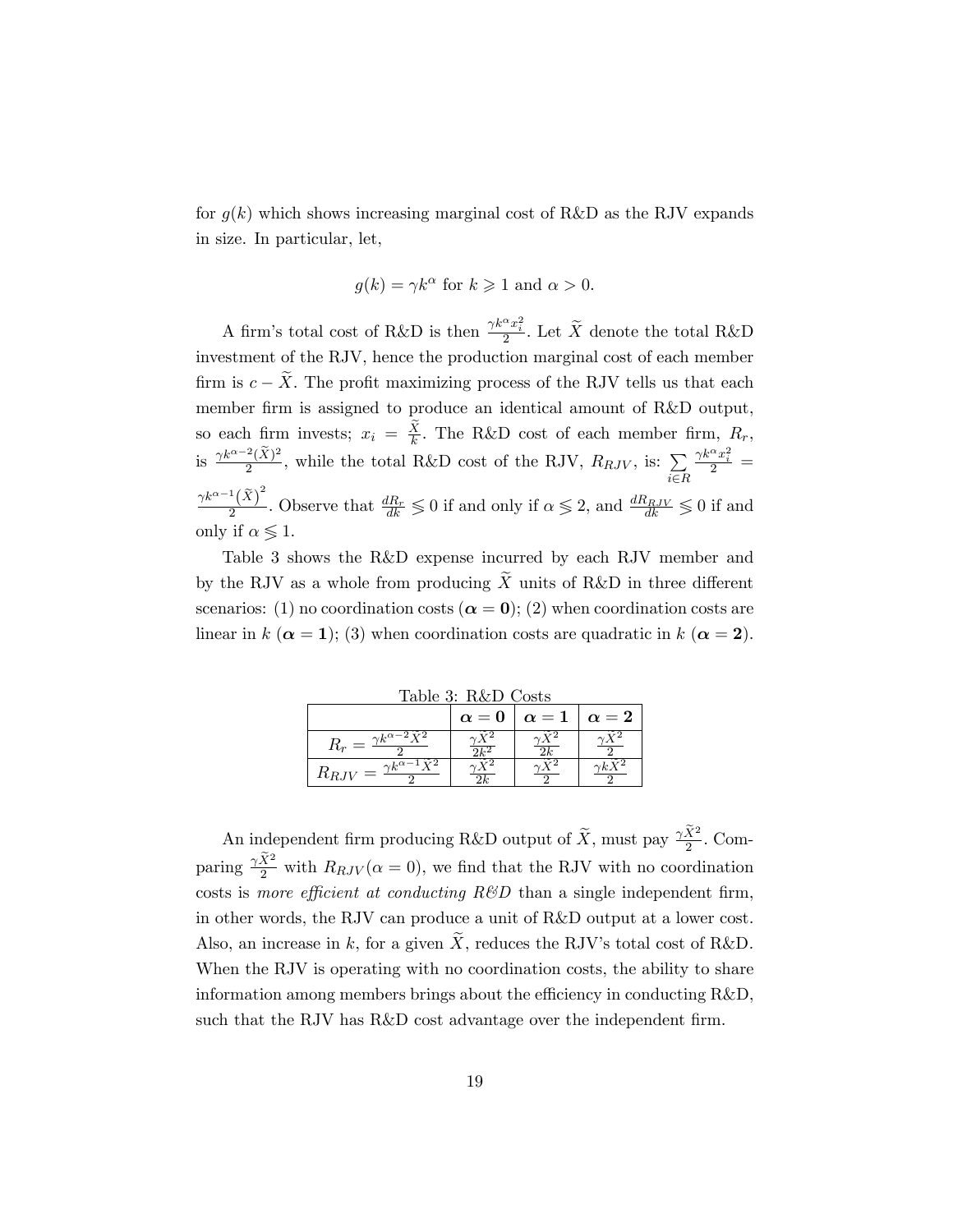Now the natural question to ask is when coordination costs are formalized in the model, can the costly RJV maintain such a research cost advantage? We compare  $\frac{\gamma \tilde{X}^2}{2}$  with  $R_{RJV}(\alpha = 1)$ , and find that the RJV is no longer more efficient compared to the independent firm; in addition, an admission of a new member has no effect at all on the total cost of  $R&D$  incurred to the RJV. However, the cost of R&D to each member firm (when  $\alpha = 1$ ) is smaller if the RJV expands, owing to benefits of the information and cost sharing within the RJV. Alternatively, if  $\alpha = 2$ , the RJV becomes less efficient in terms of research cost compared to the single firm; the coordination costs are perceived as a big burden to the RJV such that the RJV has R&D cost disadvantage compared to the independent firm.

The case of  $\alpha = 1$  (i.e. the coordination costs are linear in k) is an interesting borderline case; this is because the admission of one more firm into the RJV will not make the RJV as a whole more cost efficient than the independent firm, but does make R&D cheaper from each member's viewpoint.

To return to the question of the equilibrium and optimal size of the RJV, given the use of simulations, we have to choose an appropriate range of  $\alpha$  for the function of the coordination costs,  $\gamma k^{\alpha}$ . Since the RJV is no longer more cost efficient compared to the independent firm when  $\alpha > 1$ , and simulations show that the firms' incentive to form an RJV may not exist for very high coordination cost ( $\alpha > 1.2$ ), as the profit of the non-RJV overtakes that of the member Örm, we Önd it sensible to concentrate on the case where  $\alpha$  varies between 0 and 1. The cases presented in Table 4 are for  $\alpha = 0, 0.25, 0.5, 0.75$  and 1. The chosen size of the industry, n, is from 3 to 30. Also, we fix  $\gamma$  at 285 throughout as it suffices for a positive and stable solution in the R&D game (i.e.  $\gamma > \frac{8(n+1)^2}{27}$ ), and  $K = 0.5$  is chosen to facilitate the simulations as it is an intermediate value between 0 and 1. Note that for a given size of the industry, the equilibrium and the optimal size of the RJV are rounded to the nearest integer in Table 4.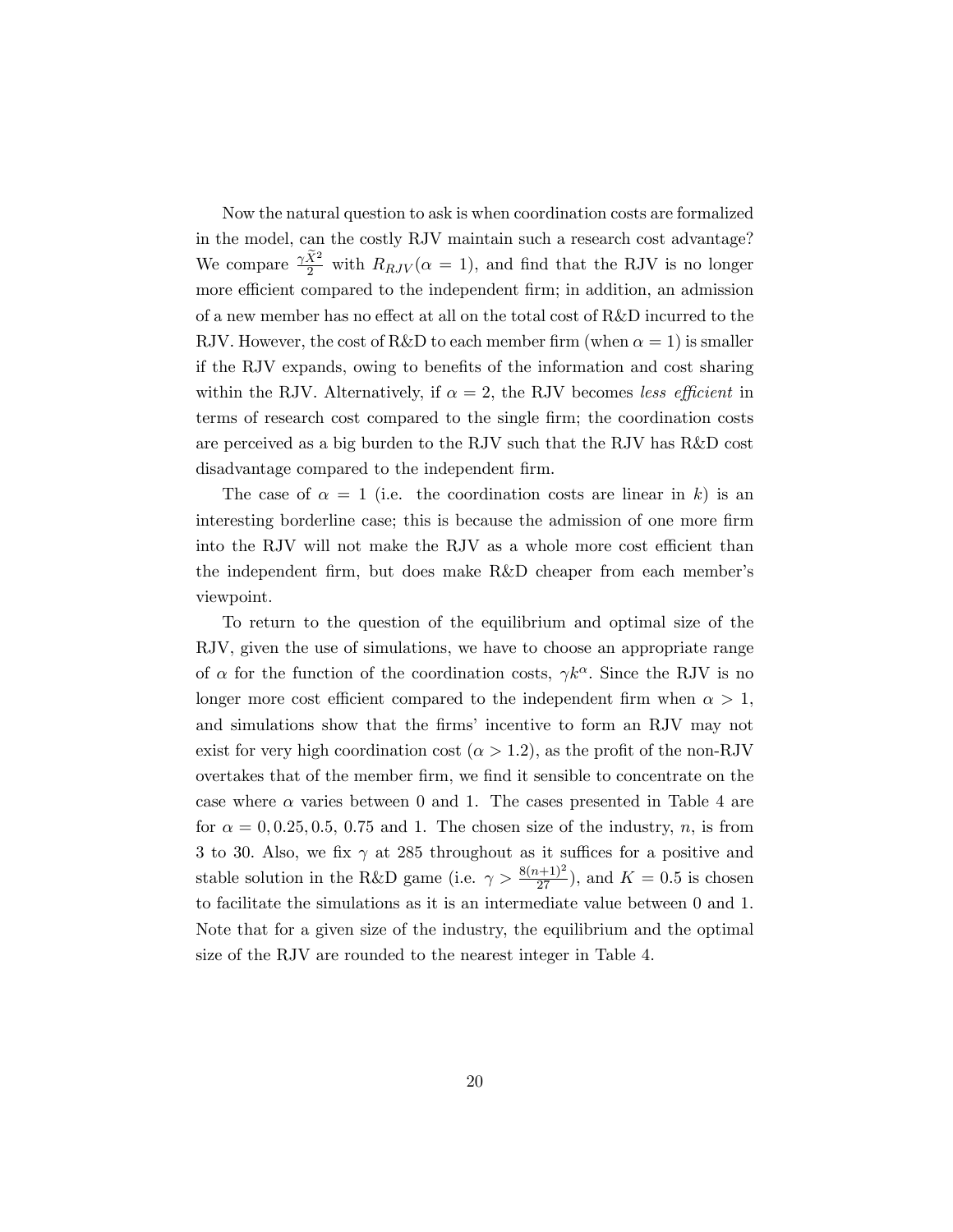| $\boldsymbol{n}$ |           | $\alpha=0$       | $\alpha=0.5$     | $\alpha = 0.75$         | $\alpha=1$       |
|------------------|-----------|------------------|------------------|-------------------------|------------------|
| 3                | $k^e\,$   | $\boldsymbol{2}$ | 3                | 3                       | $\boldsymbol{3}$ |
|                  | $k^{opt}$ | 3                | 3                | $\sqrt{3}$              | 3                |
| $\overline{5}$   | $k^e$     | 3                | 3                | 3                       | $\boldsymbol{3}$ |
|                  | $k^{opt}$ | $\overline{5}$   | $\bf 5$          | $\overline{4}$          | $\overline{4}$   |
| 8                | $k^e\,$   | $\overline{5}$   | $\overline{5}$   | $\overline{\mathbf{4}}$ | $\overline{4}$   |
|                  | $k^{opt}$ | $\overline{7}$   | $\overline{7}$   | $\overline{7}$          | $\overline{7}$   |
| $10\,$           | $k^e\,$   | $\,6$            | $\bf 5$          | $\overline{5}$          | $\overline{5}$   |
|                  | $k^{opt}$ | 9                | 8                | 8                       | $8\,$            |
| 15               | $k^e\,$   | 8                | $\overline{7}$   | $\overline{7}$          | $\!6\,$          |
|                  | $k^{opt}$ | 12               | 12               | 12                      | 12               |
| $20\,$           | $k^e\,$   | 11               | $\boldsymbol{9}$ | $\boldsymbol{9}$        | 8                |
|                  | $k^{opt}$ | 16               | 16               | 16                      | 16               |
| $30\,$           | $k^e\,$   | 16               | 14               | 12                      | 11               |
|                  | $k^{opt}$ | 21               | 23               | 23                      | 23               |

Table 4: Equilibrium versus Optimal Size of RJV

The results of the simulations suggest the following: Unless the size of the industry is very small (i.e.  $n = 3$ ), the equilibrium size of the RJV,  $k^e$ , is less than industry-wide. And as the burden of coordination costs becomes more serious, i.e. as  $\alpha$  increases, the equilibrium size gets smaller. As for the optimal size, for given n and  $\alpha$ , the optimal size,  $k^{opt}$  is larger than the equilibrium size,  $k^e$ . As  $\alpha$  increases the optimal size declines (this result is more apparent when  $n$  is not too small).

What is the reason behind this? A small expansion of the RJV from its smallest size (i.e.  $k = 2$ ), causes declines in the RJV and non-RJV firms  $R&D$  but the benefit arising from sharing information still outweighs the impact of the fall in R&D output conducted by both types of firms. However, there exists a size of RJV beyond which the negative impact of coordination costs which results in a large decline in the R&D output of the RJV-firms offsets the benefit from sharing information. The overall result is the fall in the total output supplied. Hence consumers benefit less from a relatively large RJV as product price increases. This response of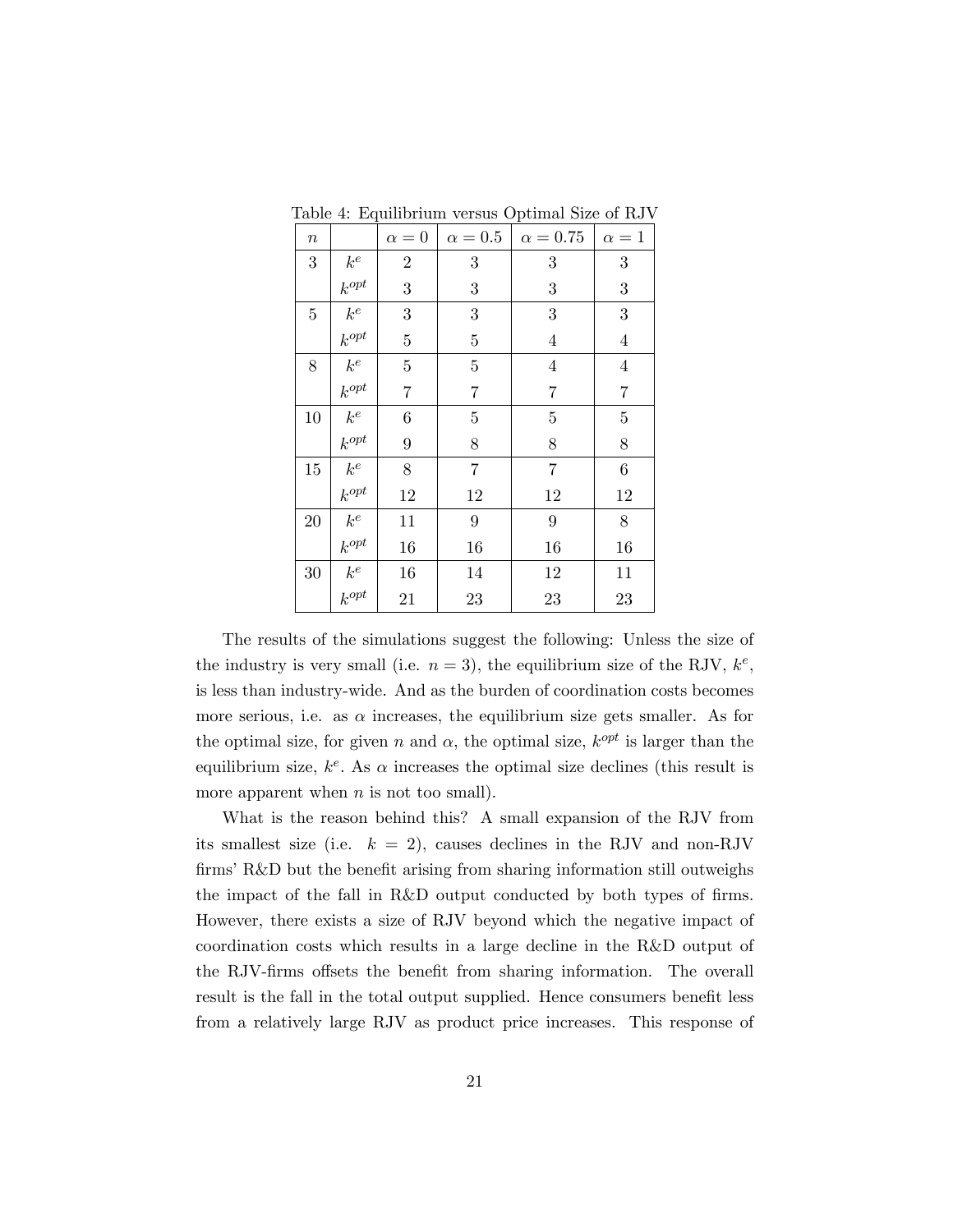the consumer surplus to the RJV expansion has a large influence on social welfare which determines the optimal size of the RJV.

Figure 2 shows what happens to the ratio  $\frac{k^e}{n}$  $\frac{k^e}{n}$  as coordination costs increase.<sup>24</sup> Observe that for a given  $\alpha$ ,  $\frac{k^e}{n}$  $\frac{k^e}{n}$  tends to be smaller as the industry increases in size. The reason for the rapid fall in  $\frac{k^e}{n}$  when the existing industry is not too large is that as the industry is not yet too competitive, each firm's market share is relatively large, the marginal gain from preventing an increase in the number of tougher competitors (through the RJV) is significant. Whereas in the case of very large industry, the firms operate in a very competitive environment, each possesses a small fraction of the market and the marginal gain from preventing additional tougher competitors is not that significant. Hence,  $\frac{k^e}{n}$  $\frac{k^{c}}{n}$  is not dramatically decreased as the industry expands further. We also observe that for a given size of the industry, as  $\alpha$  increases,  $\frac{k^e}{n}$  $\frac{k^e}{n}$  falls. In other words, the proportion of firms forming the RJV declines as coordination costs exacerbate. This result is not surprising: higher coordination costs (resulting from the rise in  $\alpha$ ) skim down the RJV firm's profits.

Figure 3 shows the pattern of the ratio  $\frac{k^e}{k^{op}}$  $\frac{k^e}{k^{op}}$  for a given  $\alpha$ . It indicates that the equilibrium size is always smaller than the optimal size. When there are no coordination costs, we find that  $\frac{k^e}{k^{op}}$  $\frac{k^e}{k^{op}}$  can get closer to 1 as the industry becomes larger. Recall that the firm's market share and its profitability fall as the industry expands and becomes more competitive. As a result, each firm invests less. The standing members of the RJV are then willing to accept more members in order to benefit from higher total cost reduction (through sharing) and to steal market share from the non-members. While society may be more reluctant to welcome a larger RJV since it takes into account the adverse effect the formation of the RJV has on the non-member firms' profits. Thus, when the industry expands the equilibrium size of the

 $^{24}\mathrm{We}$  use the actual solutions to the firm's profit maximization and the government's welfare maximization problems to calculate  $\frac{k^e}{n}$  $\frac{\dot{k}^e}{n}$  and  $\frac{k^e}{k^{op}}$ . Using the integers (when the actual solutions are rounded to the nearest integers) for the equilibrium and the optimal sizes can give us some non-monotonicity in  $\frac{k^e}{n}$  $\frac{k^e}{n}$  and  $\frac{k^e}{k^{op}}$ .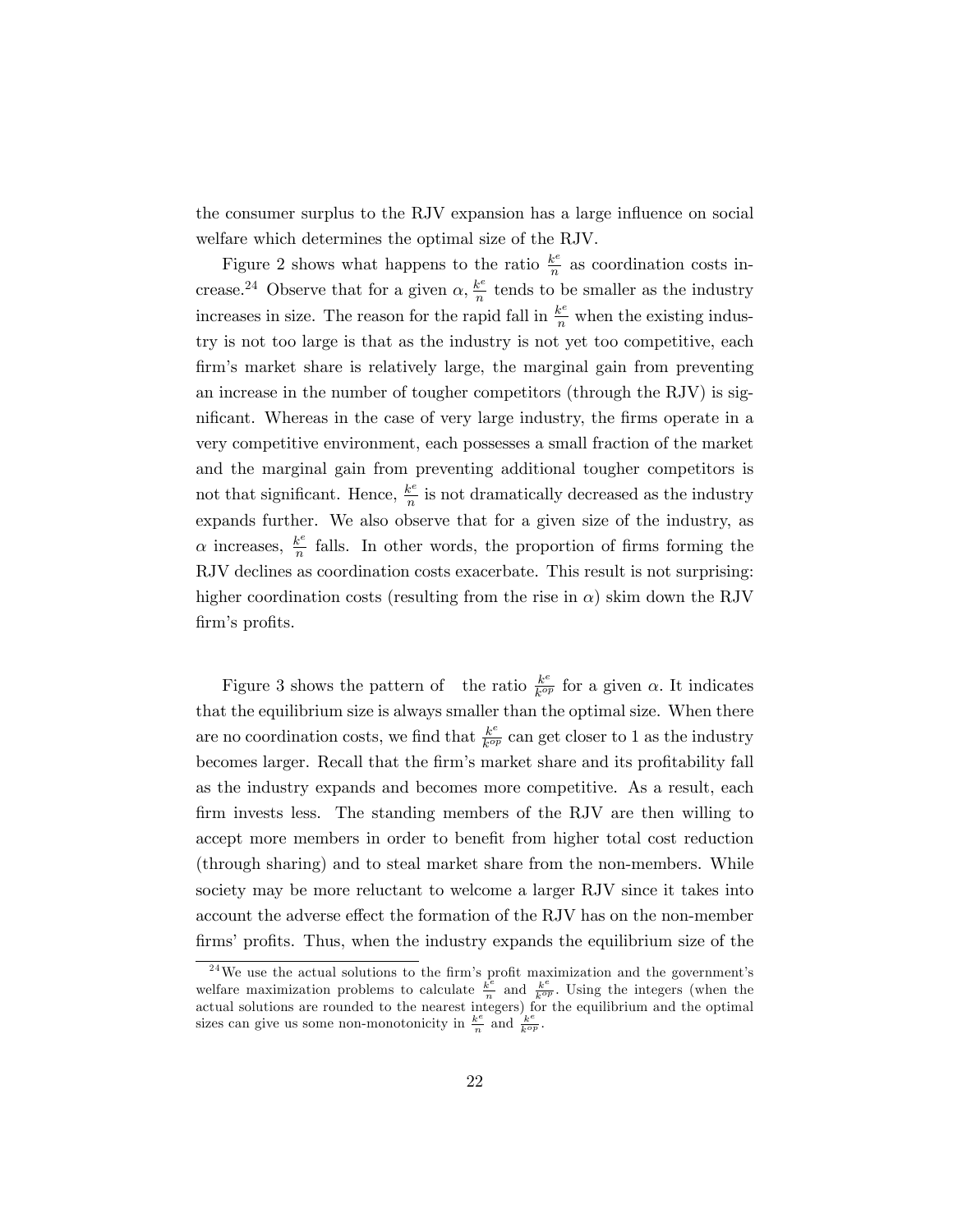

Figure 2: RJV equilibrium size relative to industry size  $(k^e/n)$ 

RJV may increase at a faster rate compared to that of the optimal size. Consequently, the gap between the equilibrium and the optimal size gets smaller.

On the other hand, Ögure 3 shows that when the coordination costs are present, the ratio  $\frac{k^e}{k^{op}}$  $\frac{k^c}{k^{op}}$  falls continually as the industry expands. The coordination costs have more impact in limiting the equilibrium size of the RJV than the optimal size. This is because the non-RJV firm's profit is usually higher in the case of coordination costs compared to its profit when the coordination costs are absent, and that alleviates the negative impact of the coordination costs on the social welfare. Hence we observe the decline in  $\frac{k^e}{k^{op}}$  $\frac{k^e}{k^{op}}$  as the industry expands.

Moreover, figure 3 illustrates that for a given industry size, the discrepancy between the optimal and equilibrium size is wider as the coordination costs problem increases. This larger discrepancy implies that an R&D policy might be more called for to support the formation of a joint venture when coordination costs are high.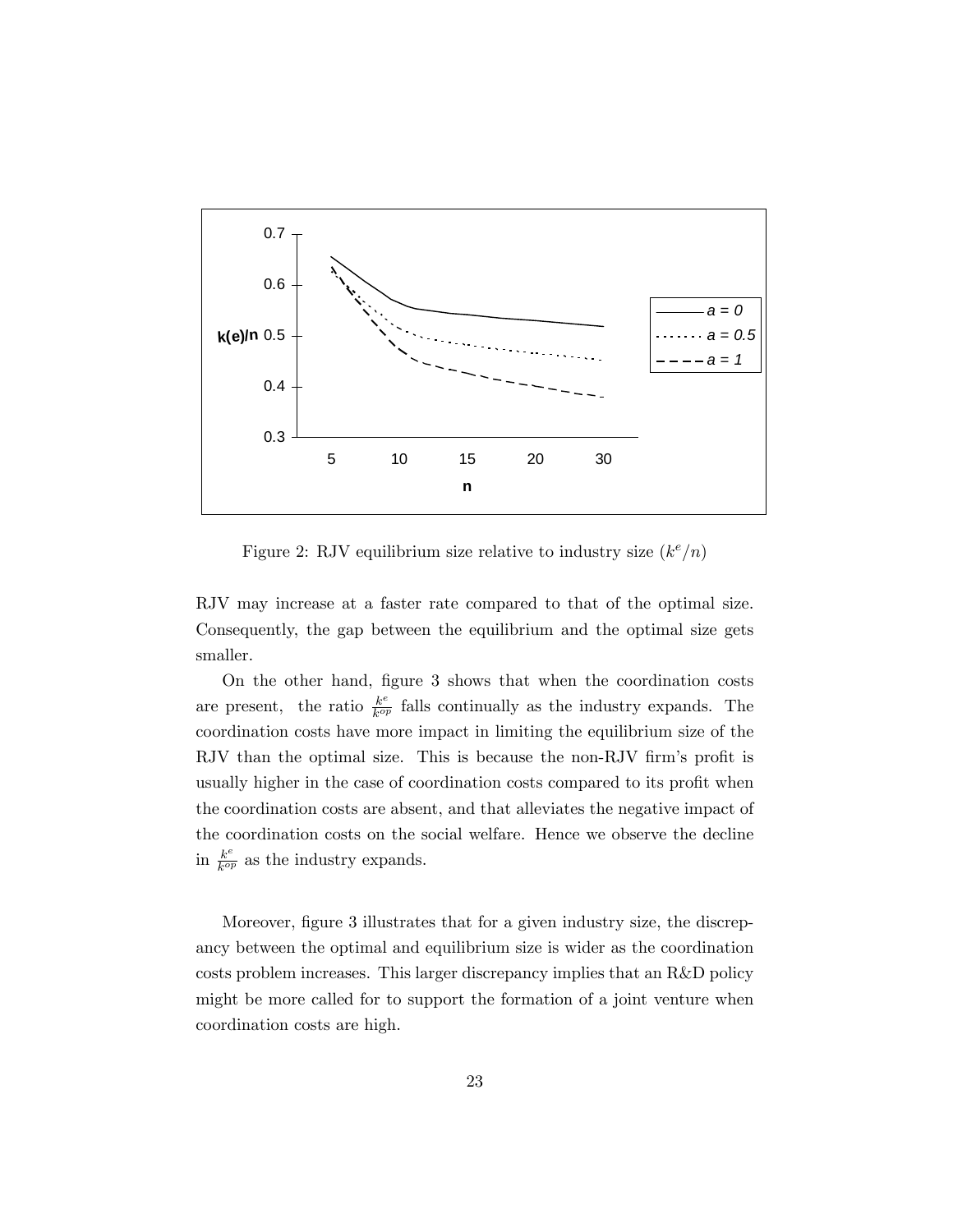

Figure 3: RJV equilibrium size relative to optimal size  $(k^e/k^{opt})$ 

## 6 Concluding Remarks

In this paper we hope to have made a contribution to the literature by addressing one important drawback of running an RJV, namely, the potential coordination costs associated with its running. In our model, these coordination costs were embodied in the cost efficiency parameter of the  $R&D$  cost function; the larger the RJV, the costlier a unit of R&D output. We have established that increasing coordination costs reduce RJV-member's incentive to invest, so that the RJV could supply less to the market and profit less. Also, unlike in the special case of Poyago-Theotoky (1995) where coordination costs did not exist, here the effect of the coordination costs might suffice to bring the equilibrium R&D of the RJV-firm to a level below the R&D competition equilibrium level and below that of the non-RJV counterpart. On the contrary, non-members increase their own R&D in response to a fall in the RJV firms' R&D, thus they supply more to the market and profit more. However, the increase in the non-members' quantities is not enough to compensate for the fall in the RJV-firms' outputs, as a result, consumer surplus falls. Although the total industry profit could rise as the non-RJV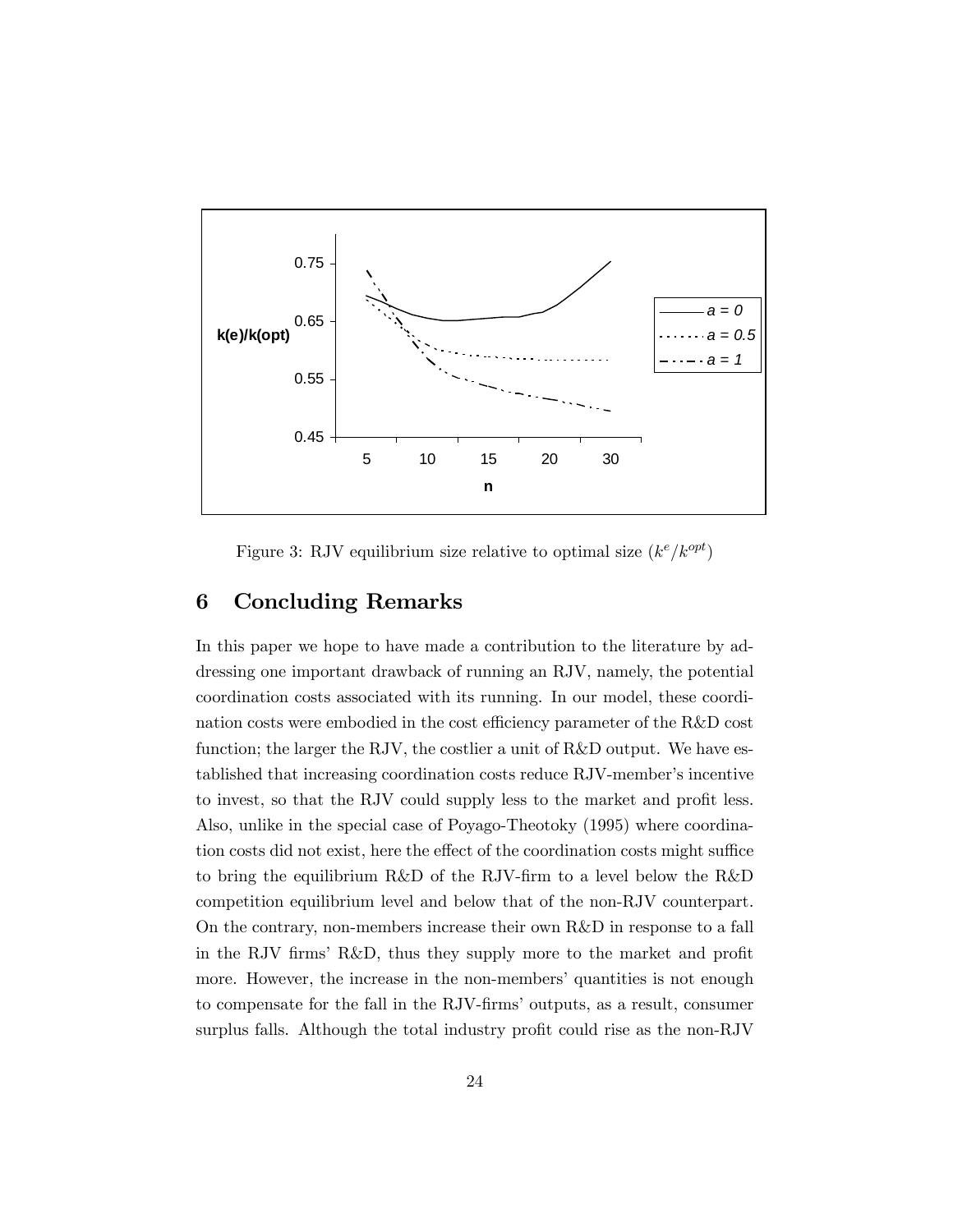firms now profit more, this is not sufficient to compensate for the fall in the consumer surplus. The overall effect is thus a decline in social welfare. It is then possible that the R&D competition regime is socially preferable to the RJV regime, when coordination costs are sufficiently high.

In the second part of the analysis, we have used an explicit functional form for the coordination costs, i.e.  $g(k) = \gamma k^{\alpha}$ , with  $0 < \alpha < 1$ , to concentrate more on the increase in the coordination costs which arose purely from an increase in size of the RJV. We showed that the burden of the coordination costs could be so significant that, although the RJV-firms still benefit from the information sharing agreement between partners, the RJV as a whole no longer conducts cheaper R&D compared to the independent firms under R&D competition. Further, coordination costs affect dramatically the equilibrium and optimal sizes of the RJV. We no longer obtain the traditional result that the optimal size is equal to the number of firms operating in the industry; also, as coordination costs increase the equilibrium size decreases, as expected.

Our analysis on coordination costs highlights the observation that perhaps the real gain in terms of profit and welfare from  $R&D$  cooperative ventures might have been exaggerated. In an environment where institutions or organizational designs were not flexible, were unsupportive to the ideas of coordination and information exchange, the R&D competition regime could easily outperform the RJV.

However, a word of caution is needed in interpreting our results broadly. The model used has its limitations in the sense that it dealt with a homogenous product, a linear demand, and more importantly it allowed for only one RJV to be formed. In an alternative scenario where there could be more than one RJV, the members of one joint venture would realize that other firms can group in competing joint ventures. The equilibrium size of these RJVs might be larger than when only one RJV is allowed to form, as the potential RJV members would have to take into account the competitive effect of the competing joint ventures, thus, may want to reduce the size of the rival ventures. In effect, the RJV members may be more willing to tolerate the higher coordination costs arising from allowing more members as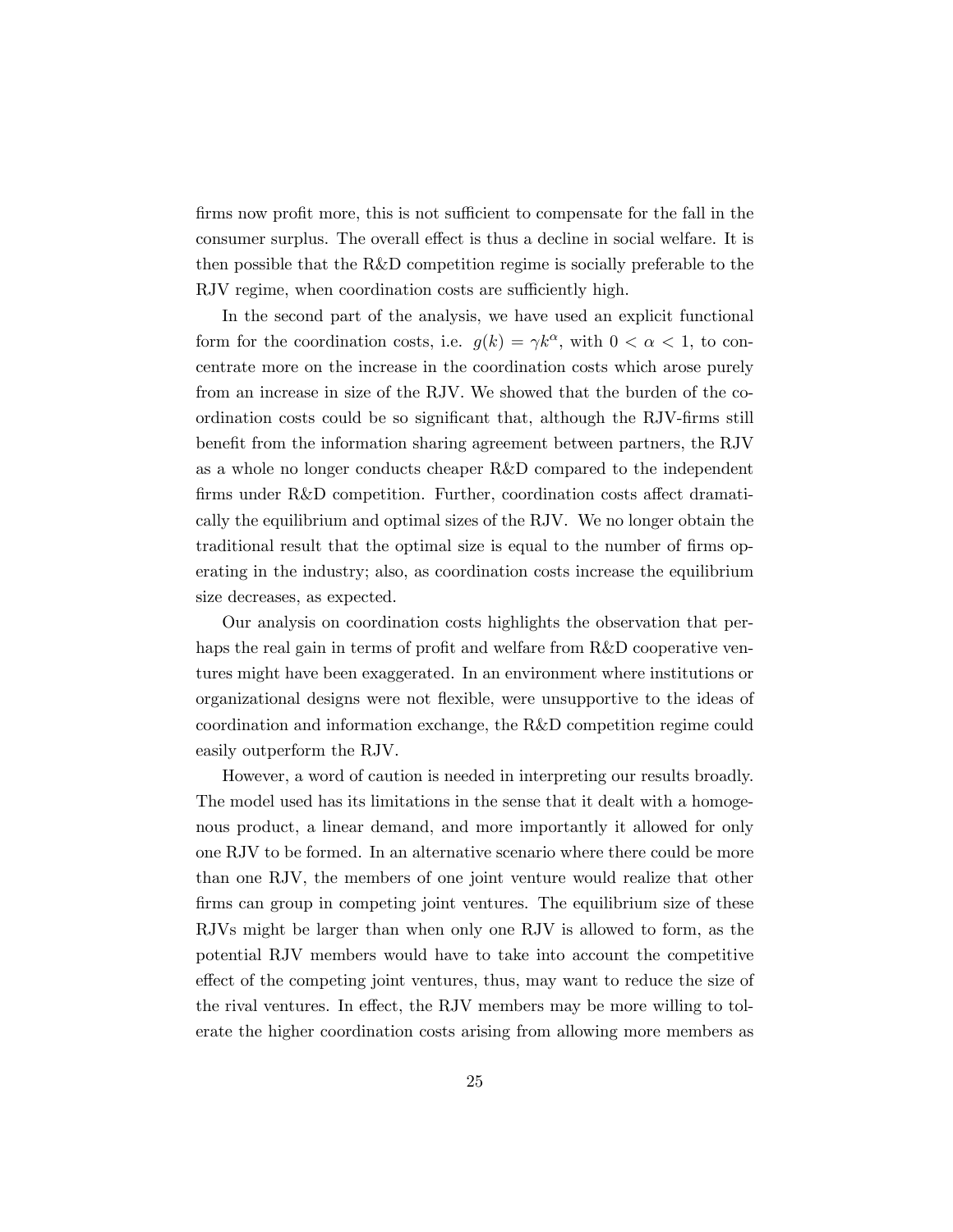$\log$  as the reduction in their production marginal costs are still significant. We leave this issue for future research.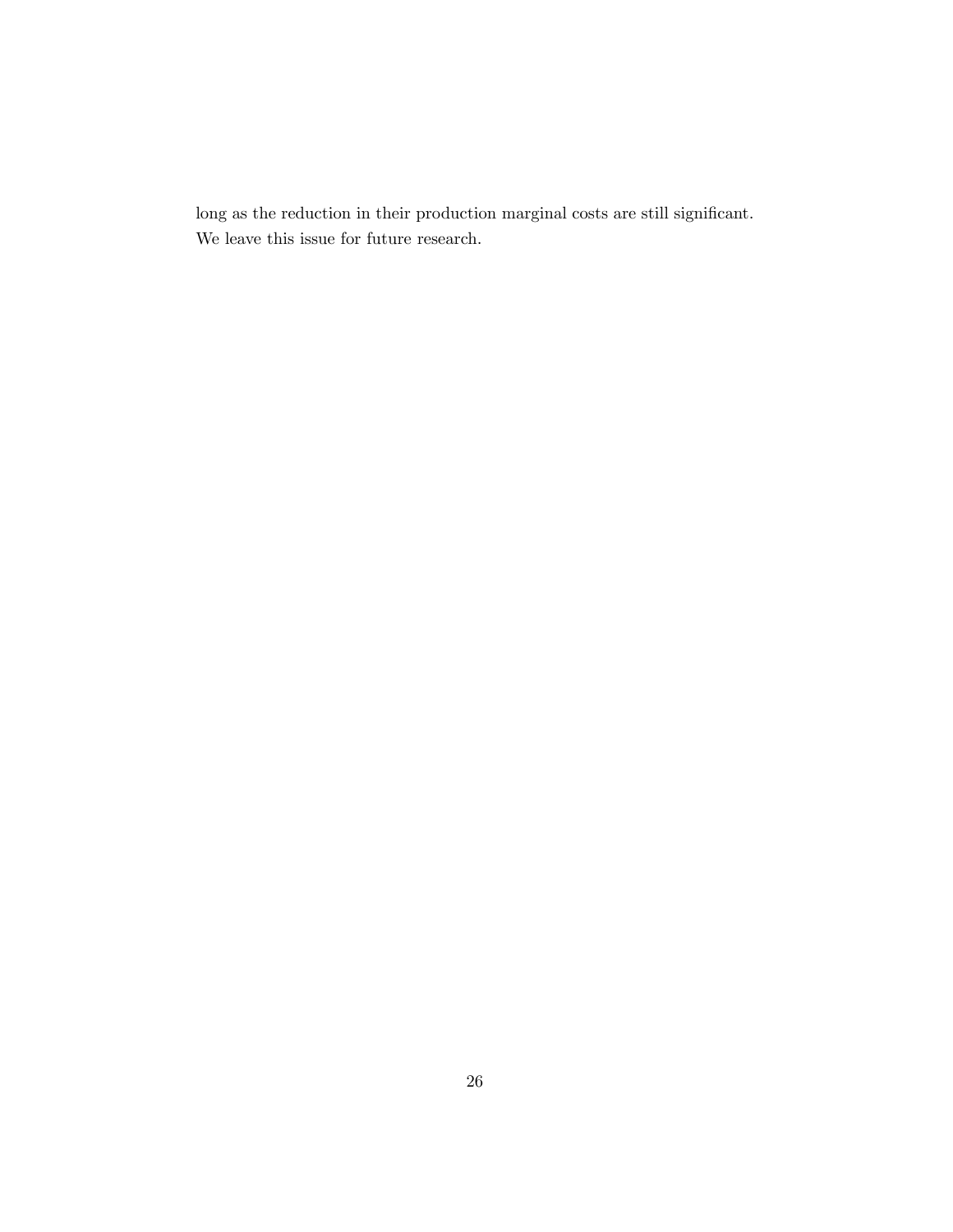### References

- [1] Alliance Analyst (1996) 'Managing Alliances: Skills for the Modern Eraí, Alliance Analyst, Philadelphia.
- [2] Beath, J., Poyago-Theotoky, J. and Ulph, D. (1998) *Organization* Design and Information Sharing in a Research Joint Venture with Spillovers', *Bulletin of Economic Research*, 50, 47-59.
- [3] Dyer, J.H. and Powell, B.C. (2002) 'Determinants of Success in ATP Funded R&D Joint Ventures: A Preliminary Analysis Based on 18 Automobile Manufacturing Projects', available from http://www.atp.nist.gov/eao/gcr\_803.pdf
- [4] Gulati, R. and Singh, H. (1998) The Architecture of Cooperation: Managing Coordination Costs and Appropriation Concerns in Strategic Alliances', Administrative Science Quarterly, 43, 781-814.
- [5] Harrigan, K.R. (1985) Strategies for Joint Ventures, Lexington, MA: Lexington Books.
- [6] Kamien, M.I., Muller, E. and Zang, I. (1992) 'Research Joint Ventures and R&D Cartels', American Economic Review, 82, 1293-1306.
- [7] Katz, M.L. (1986) <sup>'</sup>An Analysis of Cooperative Research and Development', RAND Journal of Economics, 17, 527-543.
- [8] Kogut, B. (1989) 'The Stability of Joint Ventures: Reciprocity and Competitive Rivalry', Journal of Industrial Economics, 38, 183-198.
- [9] Poyago-Theotoky, J. (1995) íEquilibrium and Optimal Size of Research Joint Venture in an Oligopoly with Spillovers', *Journal of Industrial* Economics, 43, 209-226.
- [10] Poyago-Theotoky, J. (1999) 'A Note on Endogenous Spillovers in a Non-Tournament R&D Duopoly', Review of Industrial Organization, 15, 253-262.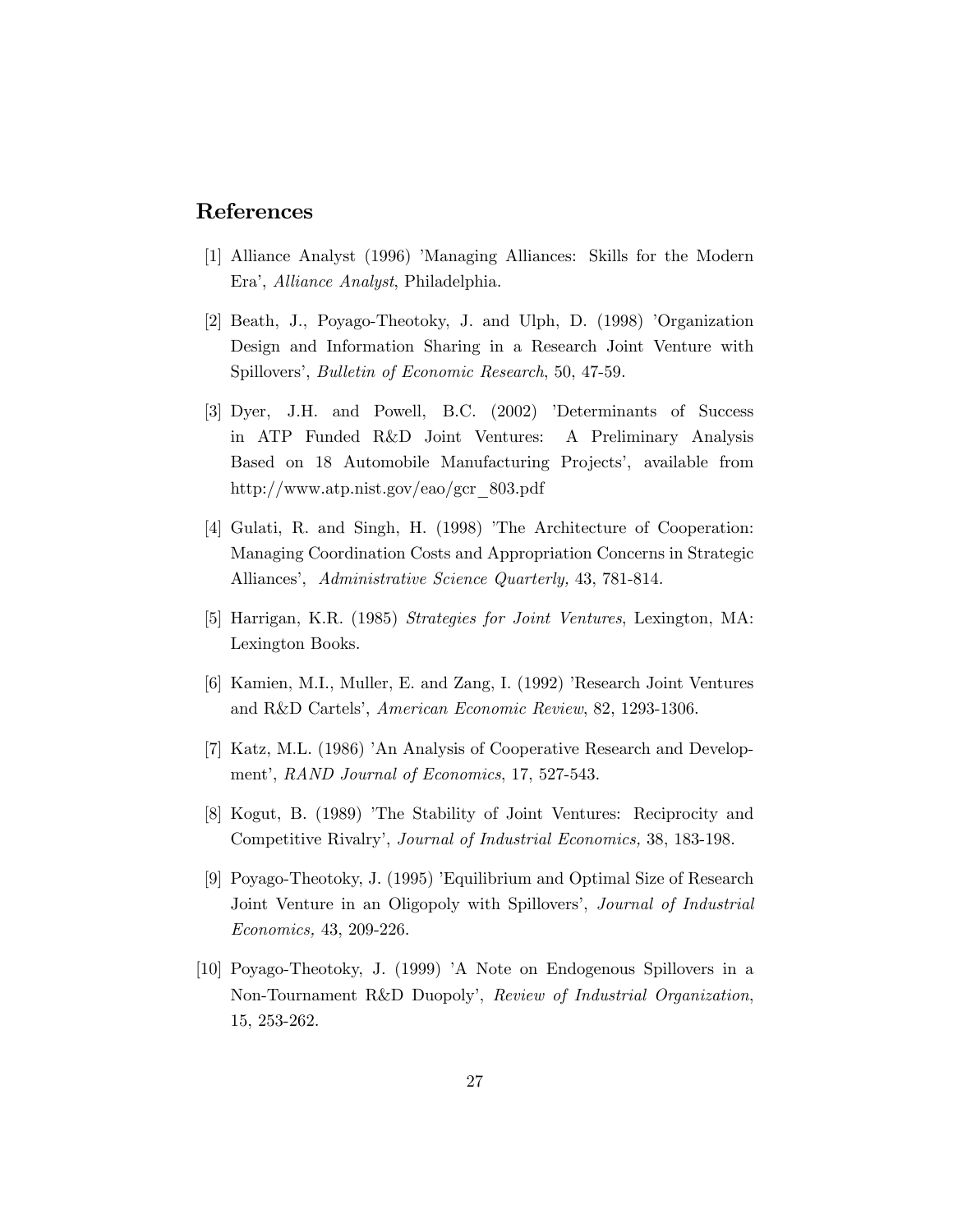- [11] Suzumura, K. (1992) 'Cooperative and Noncooperative R&D in an Oligopoly with Spillovers', American Economic Review, 82, 1307-1320
- [12] Vilasuso, J. and Frascatore, M.R. (2000) 'Public Policy and R&D when Research Joint Ventures are Costly', Canadian Journal of Economics, 33, 818-839.
- [13] Yi, S.-S. and Shin, H. (2000) 'Endogenous formation of research coalitions with spillovers', International Journal of Industrial Organization, 18, 229-256.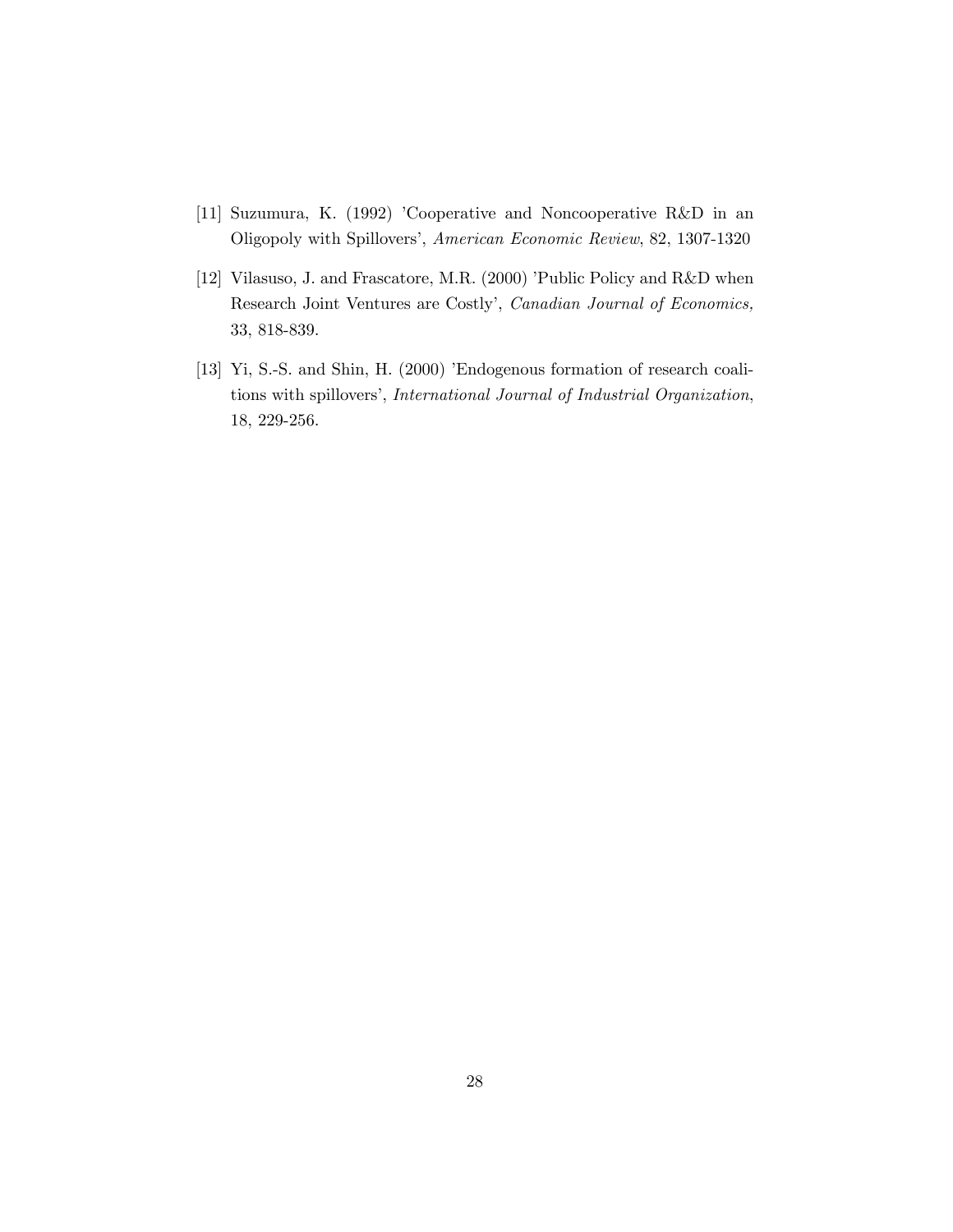# 7 Appendix

#### 7.1 Proof of Proposition 1

Proof. Using the equilibrium values from Tables 1 and 2, we have:

 $(a)$  $r \geqslant \widehat{x} \implies \frac{(\Gamma - 1)}{k\Omega(k)} \geqslant \frac{1}{(n+1)}$  $\frac{1}{(n+1)\Gamma-1}$ . After some manipulation we obtain,  $x_r^* \geq \hat{x} \implies \frac{A}{B} \gamma_1(k) \equiv g_1 \geq g(k)$ , where  $A = (\Gamma - 1)[(n+1)\Gamma - 1 [k^2] + k[(n+1)\Gamma - (k+1)]$  and  $B = k[(n+1)\Gamma - (k+1)], A > B;$ 

(b)  $x_n^* \geq \hat{x} \implies \frac{[G(k)-1]}{\Omega(k)} \geq \frac{1}{(n+1)}$  $\frac{1}{(n+1)\Gamma-1}$ . This reduces to  $x_n^* \geqslant \widehat{x} \implies$  $G(k) \geqslant \Gamma \Longrightarrow g(k) \geqslant \gamma_1(k) \Gamma \equiv g_2;$ 

(c)  $x_n^* \geq x_r^* \implies [G(k) - 1] \geq \frac{(\Gamma - 1)}{k}$ . This is equivalent to  $x_n^* \geq$  $x_r^* \Longrightarrow G(k) \geq \frac{\Gamma - 1}{k} + 1 \Longrightarrow g(k) \geq \gamma_1(k) \left[ \frac{\Gamma - 1}{k} + 1 \right] \equiv g_3.$ 

It is easy to check that  $g_2 > g_3$  and  $g_3 > g_1$ . Combining this together with (a), (b) and (c) completes the proof.  $\blacksquare$ 

#### 7.2 Proof of Proposition 3

**Proof.** Using the expressions for firm profit from Tables 1 and 2 and having substituted for  $\Gamma$ ,  $\gamma_0$ ,  $G(k)$  and  $\gamma_1(k)$  into these we obtain:

(a) 
$$
v_r^* - \hat{v} =
$$
  
= 
$$
\frac{2K^2(n+1)^2}{\Psi^2 \Omega^2} \left[ -(n+1)I(g(k))^2 + k^2(n-k+1)J(g(k)) - k^4(n-k+1)^2L \right]
$$

where

$$
I = n(n+1)[(n+1)^{4}\gamma^{3}(n-2k+2) - 2n(n+1)^{2}\gamma^{2}(n(n+4) - 2k(n+1)) - k^{2} + 5)
$$
  
+4n<sup>2</sup>\gamma(4+n(2n - k(k+2) + 5)) - 8n<sup>3</sup>];  

$$
J = (n+1)^{6}\gamma^{4}(n-k+1) - 4nk(n+1)^{4}(n-k+2)\gamma^{3}
$$
  
-4n<sup>2</sup>(n + 1)<sup>2</sup>\gamma<sup>2</sup>(4-8k+2n(k-3)(k-1) - 3n<sup>3</sup>(k-1) + n<sup>3</sup>)  
+16n<sup>3</sup>(n+1)\gamma(n(n+2) - 2k(n+1) + 2) - 16n<sup>4</sup>(n - k + 1);  

$$
L = 2\gamma[(n+1)^{4}(n-k+1)^{2}\gamma^{3} - 2n(n+1)^{2}(n-k+1)(n(n-k+3) + 2)\gamma^{2}
$$
  
+4n<sup>2</sup>(n + 1)\gamma(n(2n - 2k + 3) + 1) - 8n<sup>4</sup>  
and  $\Psi = (n+1)^{2}\gamma - 2n > 0$ ;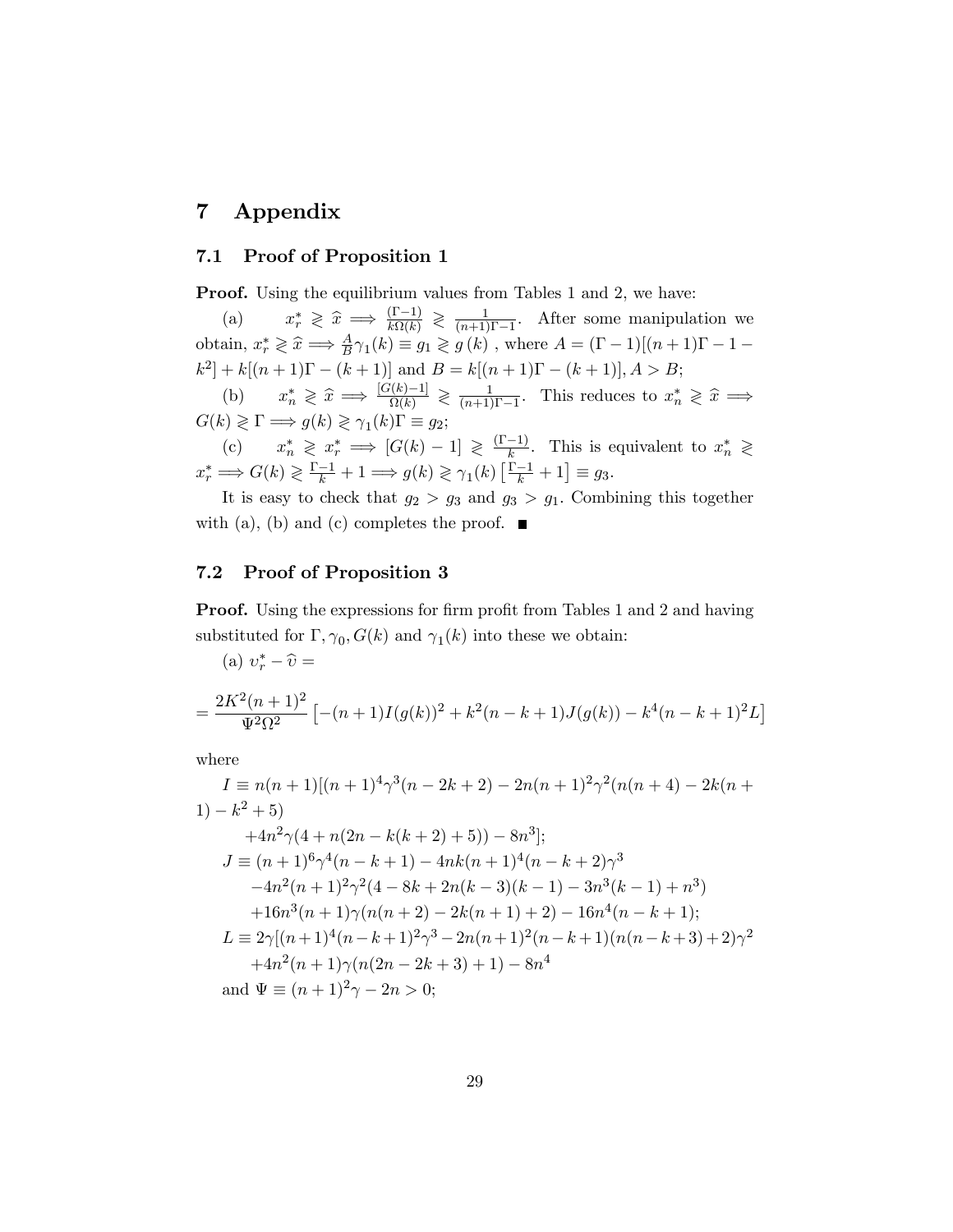$\Omega = [(n + 1)^2 g(k) - 2k^2 (n - k + 1)^2][(n + 1)^2 \gamma - 2n(k + 1)] - 4nk^3(n - k)$  $k(n - k + 1) > 0.$ 

Given our assumptions, after some algebraic manipulations, we find that I, J, and  $L > 0$ . Observe that the quadratic function  $f(g(k)) = -(n +$  $1)I(g(k))^{2} + k^{2}(n - k + 1)J(g(k)) - k^{4}(n - k + 1)^{2}L$  is concave in  $g(k)$ , reaches its maximum when  $g(k)$  is positive and is negative when  $g(k) = 0$ . Thus the inequality  $f(g(k)) > 0$ , cuts the  $g(k)$  axis at:

$$
\widehat{g(k)}_{4a} = \frac{2k^2(n-k+1)}{(n+1)} \left( \frac{-J + \sqrt{J^2 - 4(n+1)IL}}{-4I} \right)
$$

$$
\widehat{g(k)}_{4b} = \frac{2k^2(n-k+1)}{(n+1)} \left( \frac{-J - \sqrt{J^2 - 4(n+1)IL}}{-4I} \right)
$$

Note that  $J^2 - 4(n+1)IL > 0$ . Since I, J and  $L > 0$ ,  $g(k)_{4a} < g(k)_{4b}$ . Hence  $f(g(k)) > 0$  if  $g(k)_{4a} < g(k) < g(k)_{4b}$ . It can be shown that  $\left( \frac{-J + \sqrt{J^2 - 4(n+1)IL}}{-4I} \right)$  $-4I$  $\setminus$  $< 1$ , so  $g(k)_{4a}$ , is discarded given  $g(k) > \gamma_1(k)$ . The relevant root is then  $g(k)_{4b}$ . Let  $g_4 \equiv g(k)_{4b}$ . It then follows that  $v_r^* \leq v^*$  if  $g(k) \geq g_4$ . (b)  $\hat{v} - v_n^* = \frac{2k(n+1)^2 \gamma K^2[(n+1)^2 \gamma - 2n^2]}{v^2 \Omega^2}$  $\frac{X^2[(n+1)^2\gamma-2n^2]}{\Psi^2\Omega^2}\left[M(g(k))^2+N(g(k))+O\right]$ where,  $M \equiv -2n(n+1)^2((n+1)^2\gamma - n(k+2));$  $N \equiv 2k^2(n-k+1)[(n+1)^2\gamma((n+1)^2\gamma - n(k+2)) +$  $n(4n(n+1) - (n+1)^2\gamma(2(n+1) - k))$ ;  $O \equiv -2k^4(n-k+1)^2\gamma((n+1)^2\gamma(2(n+1)-k) - 4n(n+1)).$ Therefore  $sign\left[\hat{v} - v_n^*\right] = sign\left[M(g(k))^2 + N(g(k)) + O\right]$ . It is clear

that  $M(g(k))^{2}+N(g(k))+O$  is concave in  $g(k)$  and  $M(g(k))^{2}+N(g(k))+O=$ 0 at

$$
\widehat{g(k)}_a = \frac{k^2(n-k+1)\gamma}{n}
$$
  

$$
\widehat{g(k)}_b = \frac{2k^2(n-k+1)}{(n+1)} \left( \frac{(n+1)(2(n+1)-k)\gamma - 4n}{2((n+1)^2\gamma - n(k+2))} \right)
$$

Consider  $\widehat{g(k)}_b$ . Given our assumptions,  $\frac{(n+1)(2(n+1)-k)\gamma-4n}{2((n+1)^2\gamma-n(k+2))} < 1$ , which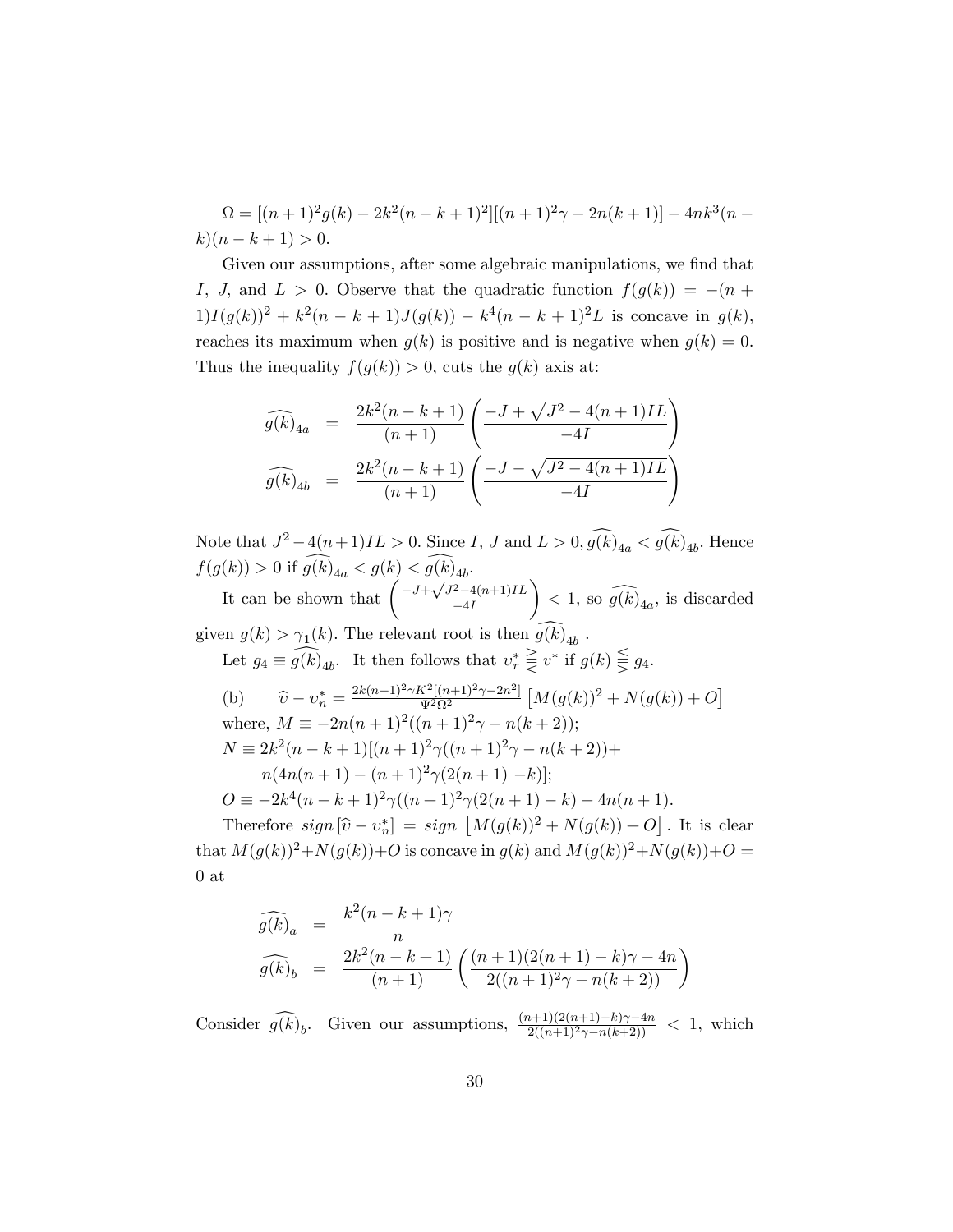implies that this root can be discarded. Hence,  $M(g(k))^{2} + N(g(k)) + O$  $\leq 0$  if  $g(k) \geq g(k)<sub>a</sub>$ . Notice that  $g(k)<sub>a</sub>$  is identical to  $g<sub>2</sub>$  in Proposition 1, so it follows that  $\widehat{v} - v_n^* \leq 0$  if  $g(k) \geq g_2$ .

(c) 
$$
v_r^* - v_n^* = \frac{-S(g(k))^2 + T(g(k)) - U}{\Omega^2}
$$
,  
\nwhere,  $S \equiv 2n(n+1)^2((n+2)\gamma - 2n);$   
\n $T \equiv 2k^2(n-k+1)[(n+1)^2(n+k+1)\gamma^2 - 4n(n+1)(k-1)\gamma - 4n^2(n-k+1)];$   
\n $U \equiv 4k^4(n-k+1)^2\gamma((n+1)^2\gamma - 2n^2).$ 

Given our assumptions,  $S, T$  and  $U > 0$ .

It is clear that  $-S(g(k))^2 + T(g(k)) - U$  is concave in  $g(k)$ . Solving this quadratic equation,  $v_r^* - v_n^* = 0$  at  $g(k) = \frac{-T \pm \sqrt{T^2 - 4SU}}{-2S}$  $\frac{\sqrt{T^2-4SU}}{-2S}$ . Let  $g(k)_{5a}$  and  $g(k)_{5b}$  denote the two roots:

$$
\widehat{g(k)}_{5a} = \frac{-T + \sqrt{T^2 - 4SU}}{-2S}; \ \widehat{g(k)}_{5b} = \frac{-T - \sqrt{T^2 - 4SU}}{-2S}.
$$

Consider the square root term, i.e.  $T^2 - 4SU$ ; it can be written as  $4k^4(n (k+1)^{2}[(n+1)^{2}(n+k+1)^{2}\gamma^{2}-4n(n+1)((n+1)^{2}+k(k-2))\gamma+4n^{2}(n-k+1)^{2}].$ This quadratic function is convex in  $\gamma$  and is positive at its minimum (when  $\gamma = \frac{2n((n+1)^2 + k(k-2))}{(n+k+1)^2}$ . So  $T^2 - 4SU > 0.$ It is then clear that  $\widehat{g(k)}_{5a}$  is negative, given our assumption  $\Gamma > 1$ , or equivalently,  $\gamma > \frac{2n}{n+1}$ , and thus discarded. Next, we check  $g(k)_{5b}$ , which can also be written as:

$$
\widehat{g(k)}_{5b} = \frac{2k^2(n-k+1)}{(n+1)} \left( \frac{-V - \sqrt{V^2 - X}}{-4n(n+1)((n+2)\gamma - 2n)} \right)
$$

$$
V \equiv [(n+1)^2(n+k+1)\gamma^2 - 4n(n+1)(k-1)\gamma - 4n^2(n-k+1)];
$$
  
\n
$$
X \equiv 8n(n+1)^2\gamma((n+2)\gamma - 2n)((n+1)^2\gamma - 2n^2).
$$

It can be checked that  $\frac{-V - \sqrt{V^2 - X}}{-4n(n+1)((n+2)\gamma - 2n)} > 1$  so that  $\widehat{g(k)}_{5b}$  is the relevant root. Let  $g_5 \equiv \frac{-T-\sqrt{T^2-4SU}}{-2S} \equiv \widehat{g(k)}_{5b}$ . It follows then that  $v_r^* \geqq v_n^*$  if  $g(k) \leq g_5$ .

Note that it can be shown that  $g_2 < g_5 < g_4$ . Combining this together with (a), (b) and (c) completes the proof.  $\blacksquare$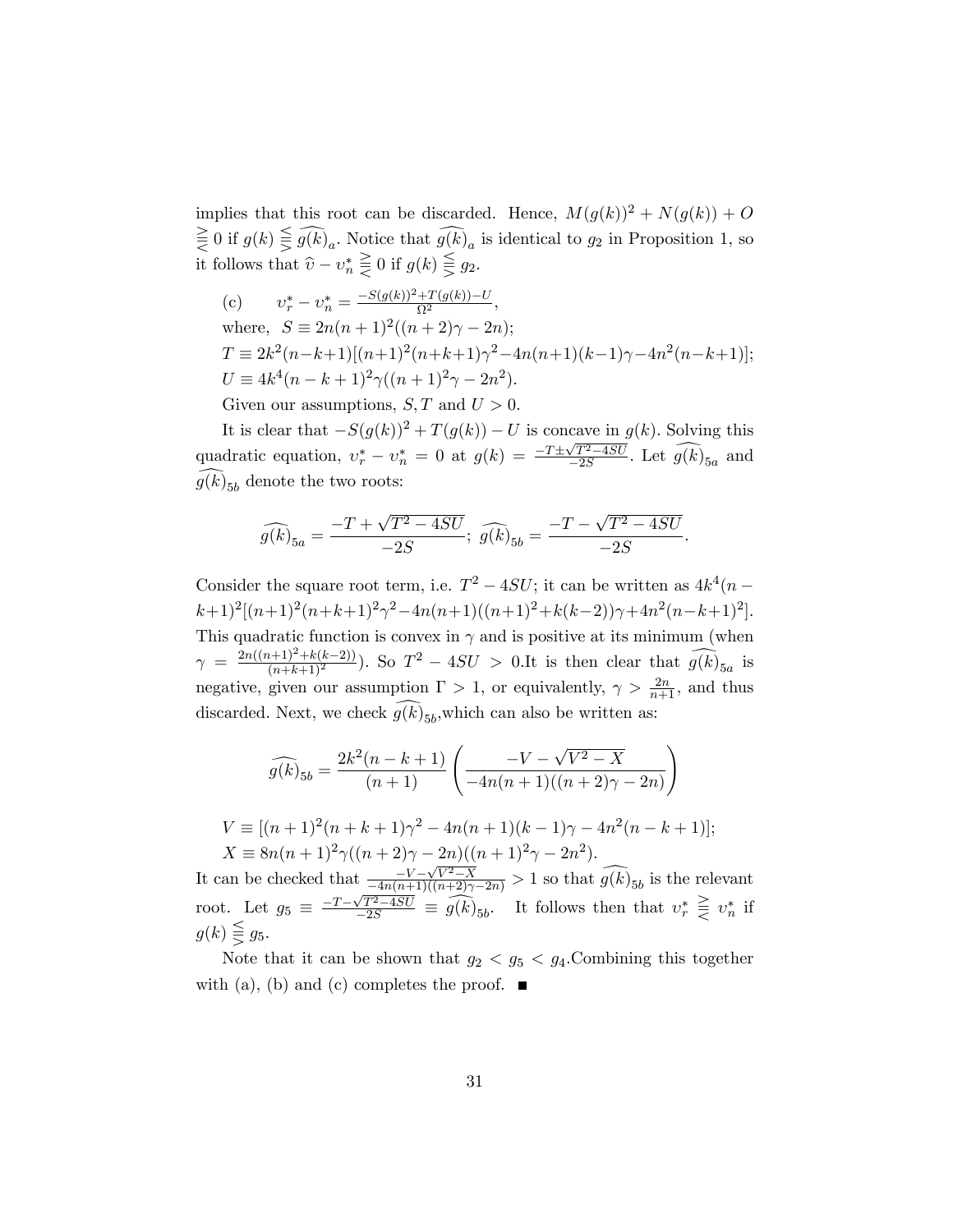#### 7.3 Proof of Proposition 4

Proof. Using the expressions for welfare from Tables 1 and 2 and having substituted for  $\Gamma$ ,  $\gamma_0$ ,  $G(k)$  and  $\gamma_1(k)$  into these we obtain:

$$
W^* - \widehat{W} =
$$
  
= 
$$
\frac{2kK^2(n+1)^2}{\Gamma^2 \Omega^2} \left[ -(n+1)\widetilde{D}(g(k))^2 + k^2(n-k+1)\widetilde{E}(g(k)) - k^4(n-k+1)^2 \widetilde{F} \right]
$$

where

$$
\widetilde{D} = n(n+1) \begin{bmatrix} 2(n+1)^4 \gamma^3 - n(n+1)^2 \gamma^2 (8n+k+10) \\ +4n^2 \gamma (n(n+6) + k(2n+1) + 4)) - 4n^3(k+2) \end{bmatrix};
$$
\n
$$
\widetilde{E} = \begin{bmatrix} (n+1)^6 (k+1) \gamma^4 - 2n(n+1)^4 (k(2n+5) + n) \gamma^3 \\ +4n^2(n+1)^2 [(n(n+10) + 8)k - n(3n-5) - 4] \gamma^2 \\ +8n^3(n+1)((n+1)(n+4) - (3n+5)k) \gamma - 16n^4(n-k+1) \end{bmatrix};
$$
\n
$$
\widetilde{F} = \gamma \begin{bmatrix} (n+1)^4 (2(n+1) - k) \gamma^3 - 4n(n+1)^2 ((n+1)(3n+2) - k(2n+1)) \gamma^2 \\ +4n^2(n+1) \gamma (2(n^2+4n+1) - k(n+1)) - 16n^4 \end{bmatrix}
$$

:

Following algebraic manipulations and given our assumptions,  $\ddot{D}$ ,  $\ddot{E}$ , and  $\widetilde{F} > 0$ . The quadratic function  $f(g(k)) = -(n+1)\widetilde{D}(g(k))^2 + k^2(n-k+1)$  $1\tilde{E}(g(k)) - k^4(n - k + 1)^2 \tilde{F}$  is concave in  $g(k)$ , reaches its maximum when  $g(k)$  is positive, and is negative when  $g(k) = 0$ . Furthermore  $f(g(k)) > 0$ , cuts the  $g(k)$  axis at:

$$
\widehat{g(k)}_{6a} = \frac{2k^2(n-k+1)}{(n+1)} \left( \frac{-\widetilde{E} + \sqrt{\widetilde{E}^2 - 4(n+1)\widetilde{D}\widetilde{F}}}{-4\widetilde{D}} \right)
$$

$$
\widehat{g(k)}_{6b} = \frac{2k^2(n-k+1)}{(n+1)} \left( \frac{-\widetilde{E} - \sqrt{\widetilde{E}^2 - 4(n+1)\widetilde{D}\widetilde{F}}}{-4\widetilde{D}} \right)
$$

Note that  $\widetilde{E}^2 - 4(n+1)\widetilde{D}\widetilde{F} > 0$ . Since  $\widetilde{D}$ ,  $\widetilde{E}$  and  $\widetilde{F} > 0$ ,  $g(k)_{6a} < g(k)_{6b}$ . So,  $f(g(k)) > 0$  for  $g(k)_{6a} < g(k) < g(k)_{6b}$ . It can be shown that  $-\frac{\widetilde{E}+\sqrt{\widetilde{E}^2-4(n+1)\widetilde{D}\widetilde{F}}}{-4\widetilde{D}}$  < 1 so that  $\widehat{g(k)}_{6a}$  is discarded given our assumptions.